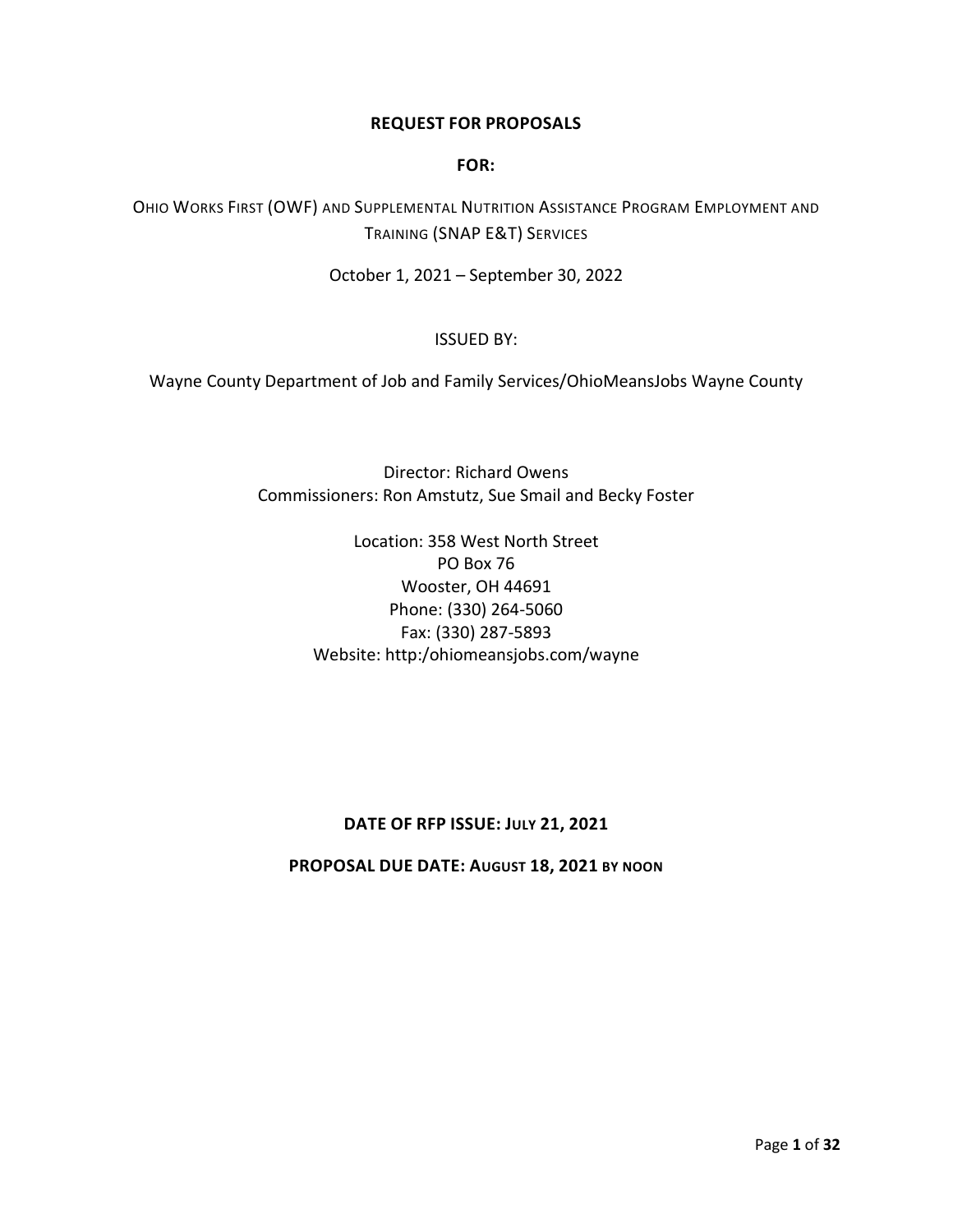# **Wayne County Department of Job and Family Services Request for Proposals (RFP) For**

## **OHIO WORKS FIRST (OWF) AND SUPPLEMENTAL NUTRITION ASSISTANCE PROGRAM EMPLOYMENT AND TRAINING (SNAP E&T) SERVICES**

| Date                                                                                                                 | <b>Event/Activity</b>                                                                                                                                                                                                                                                                                                                                                                                                                                                                                                                                                                                                                                        |
|----------------------------------------------------------------------------------------------------------------------|--------------------------------------------------------------------------------------------------------------------------------------------------------------------------------------------------------------------------------------------------------------------------------------------------------------------------------------------------------------------------------------------------------------------------------------------------------------------------------------------------------------------------------------------------------------------------------------------------------------------------------------------------------------|
| <b>July 21, 2021</b>                                                                                                 | Request for Proposal available for pick-up at<br><b>WCDJFS</b>                                                                                                                                                                                                                                                                                                                                                                                                                                                                                                                                                                                               |
| July 28, 2021 at 2:00pm in the<br><b>OhioMeansJobs Wayne County/WCDJFS</b><br>conference room or via Microsoft Teams | <b>WCDJFS will host a Technical Assistance</b><br>session for RFP clarification.<br>Contact Crystal Brown at (330) 287-<br>5885 or Crystal.Brown@jfs.ohio.gov<br>to request a link to the Microsoft<br>Team's Technical Assistance session.<br>Applicants are to submit questions for<br>RFP clarification via email to<br>Crystal.Brown@jfs.ohio.gov<br>at least three (3) calendar days prior<br>to Technical Assistance session<br>(submit questions by July 25, 2021).<br>No further inquiries may be<br>$\bullet$<br>submitted to WCDJFS after this date.<br>Potential applicants are strongly<br>encouraged to have a representative<br>in attendance. |
| <b>July 29, 2021</b>                                                                                                 | <b>WCDJFS will provide Technical Assistance</b><br><b>Question and Answer document to all</b><br>Technical Assistance attendees via email or<br>as requested                                                                                                                                                                                                                                                                                                                                                                                                                                                                                                 |
| <b>August 18, 2021</b>                                                                                               | Proposals must be submitted to WCDJFS by<br>12:00pm (noon)                                                                                                                                                                                                                                                                                                                                                                                                                                                                                                                                                                                                   |
| On or about August 30, 2021                                                                                          | <b>WCDJFS issues Contract Award Notification</b><br>Letter<br>Applicants that submitted proposals<br>in response to this RFP will be sent<br>letters stating whether their proposal<br>was accepted/rejected for award of<br>the contract                                                                                                                                                                                                                                                                                                                                                                                                                    |

## **Anticipated Procurement Timeline**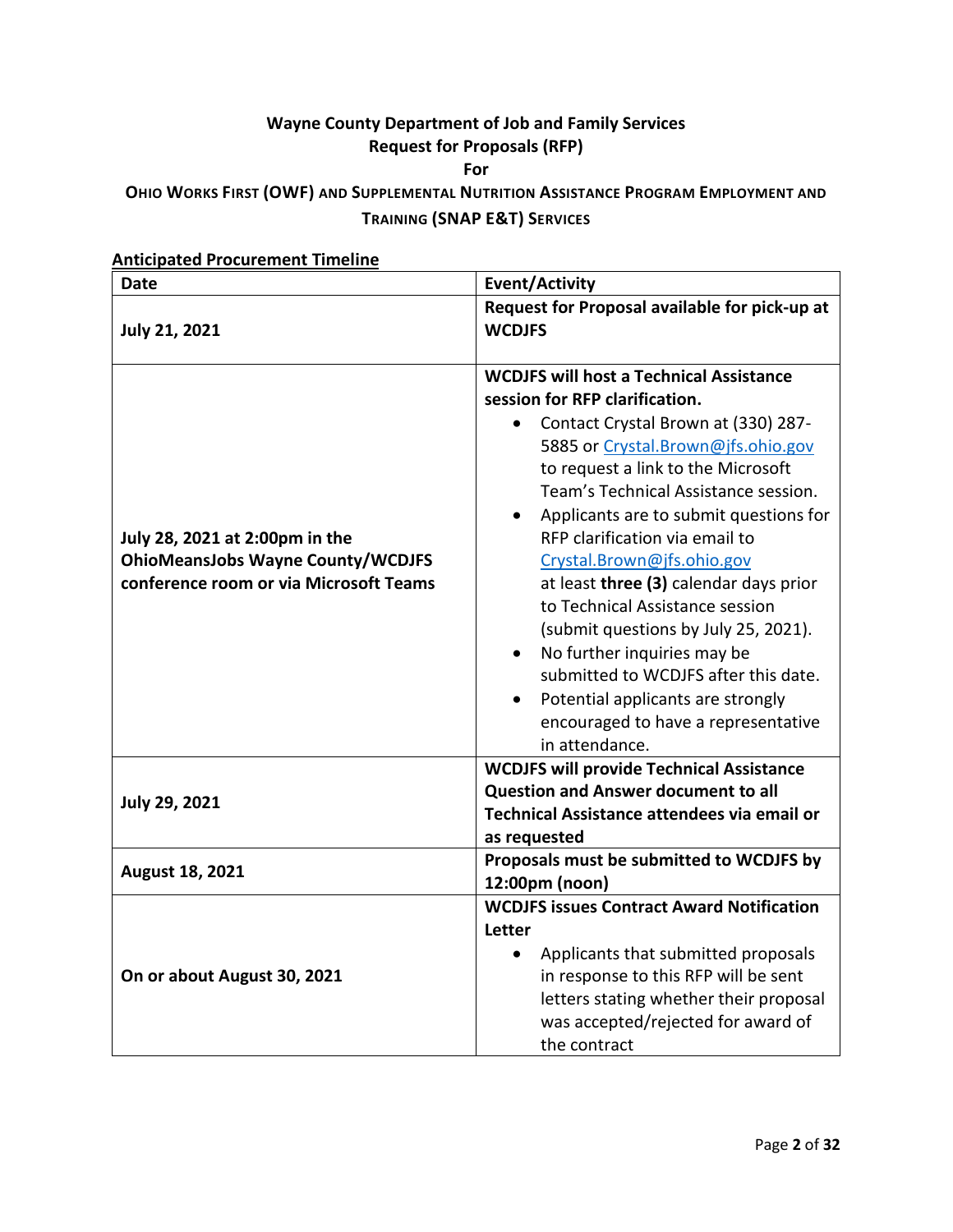## **TABLE OF CONTENTS**

## **PAGE NUMBER**

| <b>OVERVIEW, MISSION STATEMENT &amp; PURPOSE</b> | 4  |
|--------------------------------------------------|----|
| <b>ISSUING OFFICE</b>                            | 5  |
| <b>OWF PROGRAM OVERVIEW</b>                      | 6  |
| <b>SNAP E&amp;T PROGRAM OVERVIEW</b>             | 15 |
| <b>RESPONSIBILITIES</b>                          | 24 |
| <b>FISCAL REPORTING REQUIREMENTS</b>             | 25 |
| <b>PROVIDER PROPOSAL</b>                         | 26 |
| <b>EVALUATION CRITERIA</b>                       | 29 |
| <b>PROPOSAL SUBMISSION</b>                       | 30 |
| <b>QUESTIONS</b>                                 | 30 |
| <b>LIMITATIONS</b>                               | 30 |
| <b>PROVIDER'S LIBRARY</b>                        | 31 |
| <b>BUDGET PACKET (ATTACHMENT A)</b>              | 32 |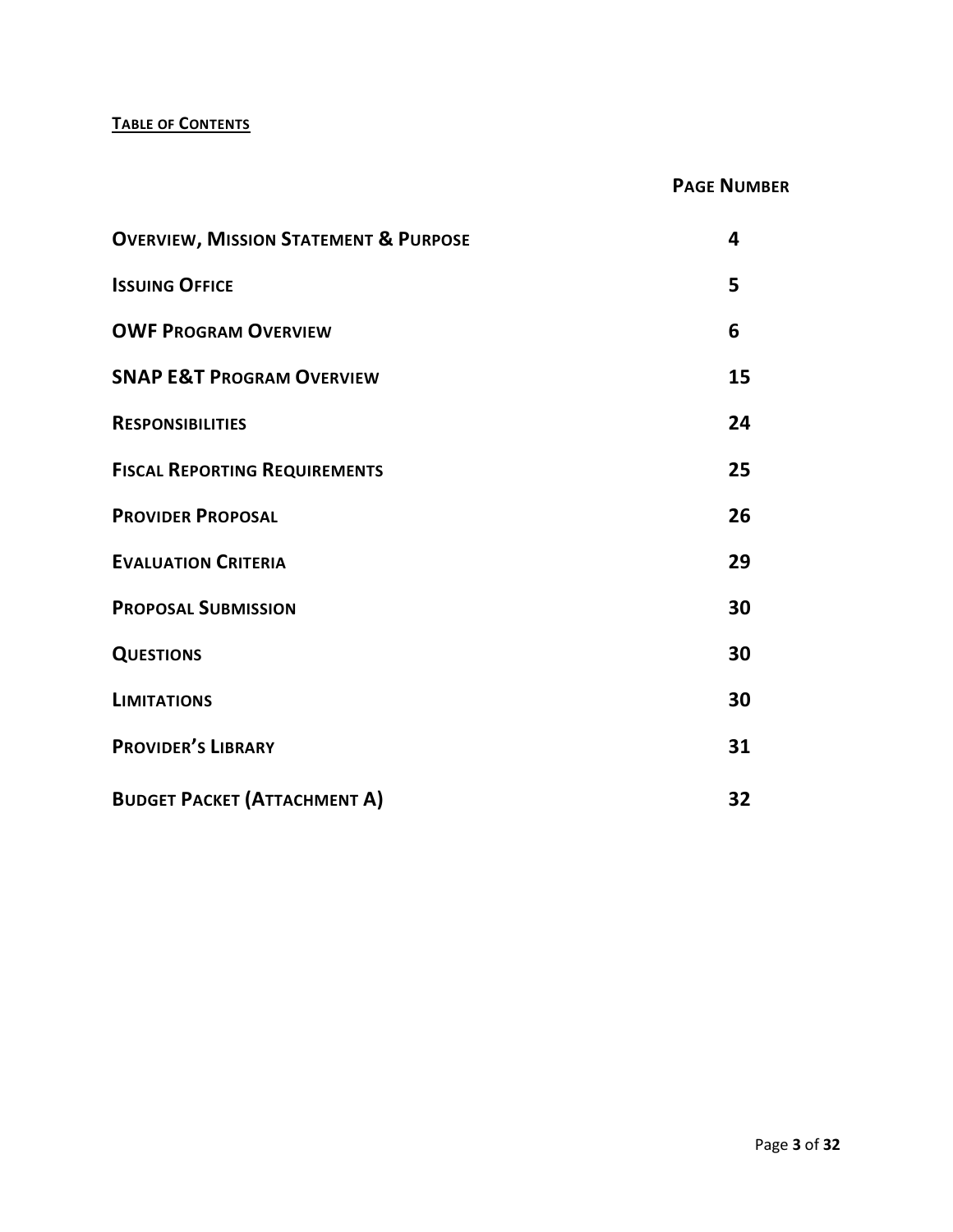## **Wayne County Department of Job and Family Services Request for Proposals (RFP) For**

## **OHIO WORKS FIRST (OWF) AND SUPPLEMENTAL NUTRITION ASSISTANCE PROGRAM EMPLOYMENT AND TRAINING (SNAP E&T) SERVICES**

## **A. OVERVIEW**

Wayne County Department of Job and Family Services (WCDJFS) provides a wide array of family and social services. Services may include but are not limited to Family Stability [for example, Ohio Works First (OWF), Disability Assistance (DA), Supplemental Nutrition Assistance Program Employment and Training Program (SNAP E&T), Medicaid, Prevention, Retention and Contingency (PRC)]; Social Services [for example, Adult Protective Services, Medical Transportation, Child Care, Title XX contracted services], and Workforce Development.

The State of Ohio mandated all counties provide a local Workforce Development system consisting of a one-stop approach through job centers. WCDJFS/OhioMeansJobs Wayne County provides Workforce Development through direct service, contracted services and/or linkage to other service providers. OhioMeansJobs Wayne County is located in WCDJFS. WCDJFS serves OWF, Supplemental Nutrition Assistance Program Employment and Training Program (SNAP E&T) applicants and recipients, dislocated workers, job seeking adults who are unemployed or underemployed, and economically disadvantaged youth directly or through contracted services.

## **B. WCDJFS MISSION STATEMENT**

To help improve and enrich the lives of those we touch by providing financial, social and educational services; to empower, encourage and assist in every opportunity for selfsufficiency, respect and independence.

## **C. PURPOSE**

As the purpose of these grants is that the WCDJFS to purchase services under O.R.C. 329.04(A)(1)(b) and this purchase consists of family services duties, this RFP, pursuant to O.R.C. 307.86(D), is exempt from the competitive bidding requirements set forth in O.R.C. 307.86 et al. Instead, all applicants must follow the requirements set forth in this RFP and any and all applicable sections of the Ohio Revised Code and the Ohio Administrative Code.

WCDJFS releases this Request for Proposal for the purpose of securing a vendor to assist the agency with the provision of services and management of the primary work activity requirements for Ohio Works First (OWF) and the Supplemental Nutrition Assistance Program Employment and Training (SNAP E&T) programs. The OWF program serves approximately 37 participants monthly and the SNAP E&T program serves approximately 65 participants monthly.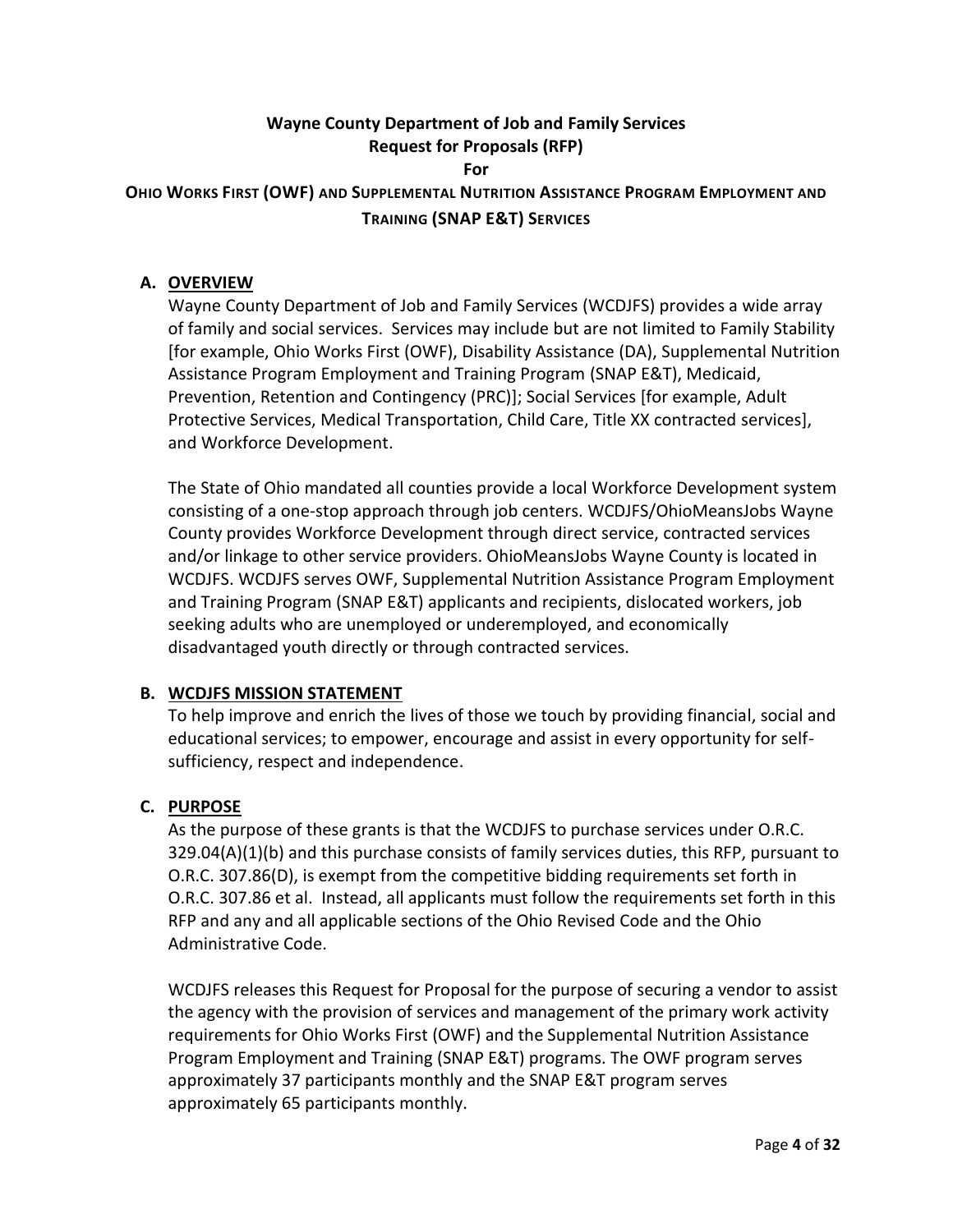OWF is Ohio's Temporary Assistance for Needy Families (TANF) cash assistance program that encourages family self-sufficiency through employment and participation in certain work activities, for up to 36 months. Adult TANF recipients, with some exceptions, must participate in work activities as a condition of receiving cash benefits. Federal regulations established a Federal Work Participation Rate requirement that each State must achieve to avoid monetary sanctions to the State.

The Supplemental Nutrition Assistance Program Employment and Training (SNAP E&T) Program was established under the Food Nutrition Act of 2008. It requires mandatory, non-exempt work registrants in receipt of Supplemental Nutrition Assistance Program to participate in employment and training as an Able-Bodied Adult without Dependent (ABAWD), in order to receive their SNAP benefit. WCDJFS is the local governmental entity responsible for the administration of this program. WCDJFS is seeking to expand ABAWD work activities to increase their potential for employability and self-sufficiency by obtaining job related skills. WCDJFS prioritizes the provision of programming to this population through a variety of job readiness, employment and training, and work experience activities, which will assist in enabling these individuals to learn a skill, obtain employment, and retain employment to become self-sufficient.

WCDJFS is seeking proposals from qualified vendors to assist the agency with the provision of services and management of the primary work activity requirements for OWF and SNAP E&T participants.

## **D. ISSUING OFFICE**

This RFP is released by WCDJFS and the subsequent grants will be agreements between WCDJFS and the selected non-profit applicants. WCDJFS will administer Temporary Assistance to Needy Families (TANF) and Ohio Works First (OWF) services in accordance with the requirements of Title IV-A, section 5107.03 of the Revised Code and Chapter 5101:1-3 of the OAC, and all other federal regulations, state law, the Title IV-A state plan submitted to the United States secretary of health and human services, amendments to the plan, and federal waivers granted by the United States secretary. The program year is October 1<sup>st</sup> through September 30<sup>th</sup>.

The Catalog of Federal Domestic Assistance (CFDA) number for this award is 93.558.

All entities wishing to be considered for this grant must comply with Title VI of the Civil Rights Act of 1964 (42 U.S.C. 2000d et seq.), Title IX of the Education Amendments of 1972 (20 U.S.C. 1681 et seq.), Section 504 of the Rehabilitation Act of 1973 (29 U.S.C. 794), the Age Discrimination Act of 1975 (42 U.S.C. 6101 et seq.); Title II of the Americans with Disability Act of 1990 (42 U.S.C. 12131 et seq.); all provisions required by the implementing regulations of the Department of Agriculture and Department of Health and Human Services; Department of Justice Enforcement Guidelines, 28 CFR Part 50.3 and 42; and Department of Agriculture, Food Nutrition Services (FNS) directives and guidelines to the effect that, no person shall on the grounds of race, color national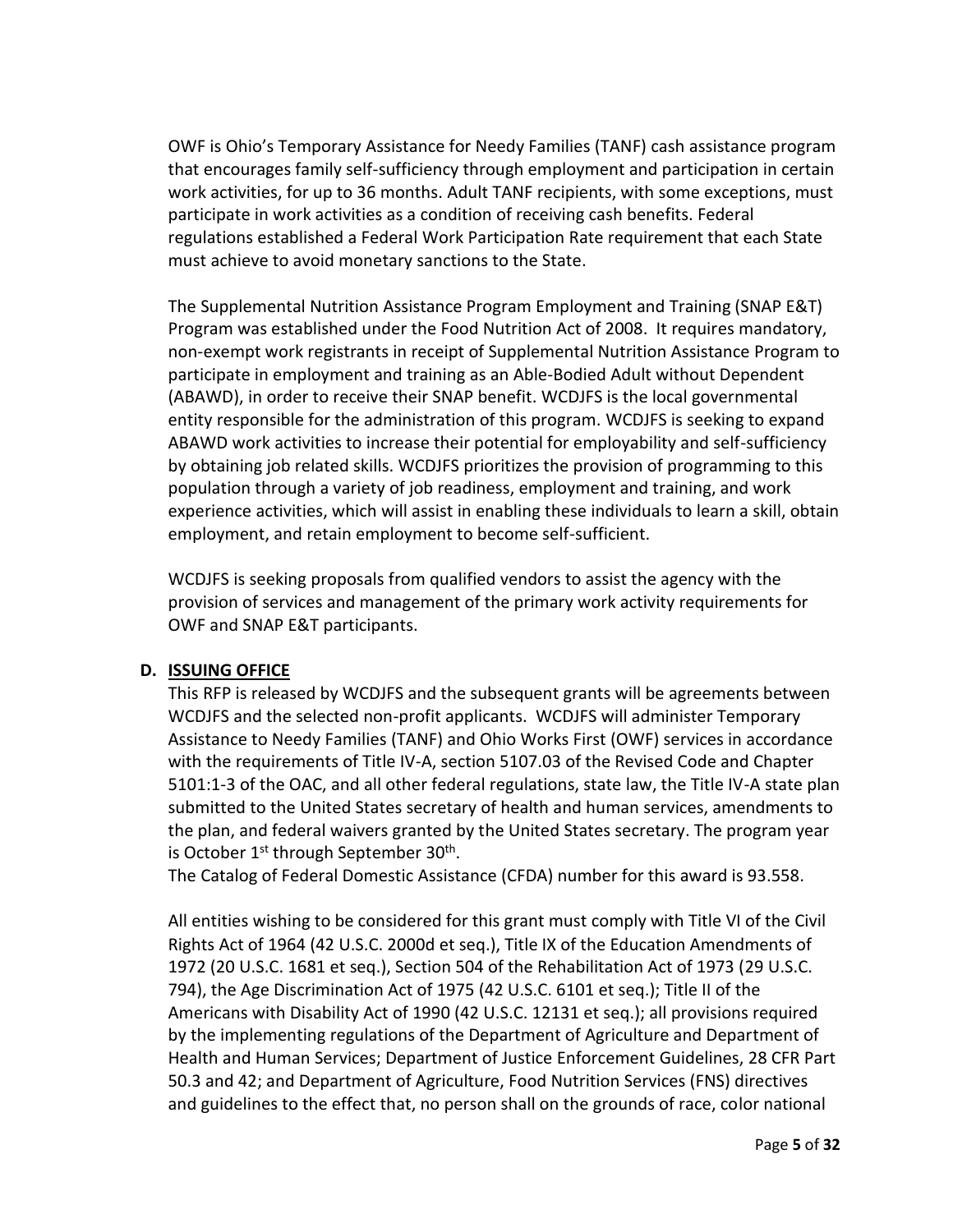origin, sex, age, disability or political beliefs or association, be excluded from participation in, be denied benefits of, or otherwise be subject discrimination under any programs or activity for which the program applicant receives Federal financial assistance from FNS. In addition, all entities wishing to be considered for this grant must also Post and require all entities with which it sub-grants and contracts to post the September 2019 version of the AD-[475B "And Justice for All"](https://www.usda.gov/sites/default/files/documents/JFAblue508.pdf) poster. This program meets the Temporary Assistance for Needy Families (TANF) Purpose 2: 45 Code of Federal Regulations (CFR) 260.20 "Reduce the dependency of needy parents by promoting job preparation, work and marriage."

## **E. OWF PROGRAM OVERVIEW**

The goal of the Ohio Works First (OWF) Program is to connect WCDJFS participants to an organization(s) that can provide the opportunity to acquire general skills, training, knowledge, and work habits necessary to obtain and retain employment.

a. Job Readiness

When an individual applies for OWF benefits they are required to complete up to 40 hours of Applicant Job Search/Job Readiness before the cash benefit is approved. This activity includes basic job readiness activities, registration on OhioMeansJobs.com, professional resume uploaded to OhioMeansJobs.com, job search, employment application completion, interviewing, and activities that reduce barriers to employment such as medical appointments, securing transportation and child care. To receive OWF benefits the individual must complete their required hours. Failure to do so results in the denial/closure of the application/case.

b. Required Hours

After an OWF participant is determined "Work Required" and completes the Applicant Job Search/Job Readiness, they must participate for a prescribed number of hours in a federally established appropriate work activity/activities according to the composition of their household. Per OAC (Ohio Administrative Code) 5101:1-3-12 Ohio Works First, Work Activities (C)(1) a-g: all work eligible individuals shall be assigned to one or more work activities or alternate activities, and participate in at least the following number of hours, except as provided in paragraphs (C)(2) to (C)(4) of this rule: (the following chart is a summary of the rule):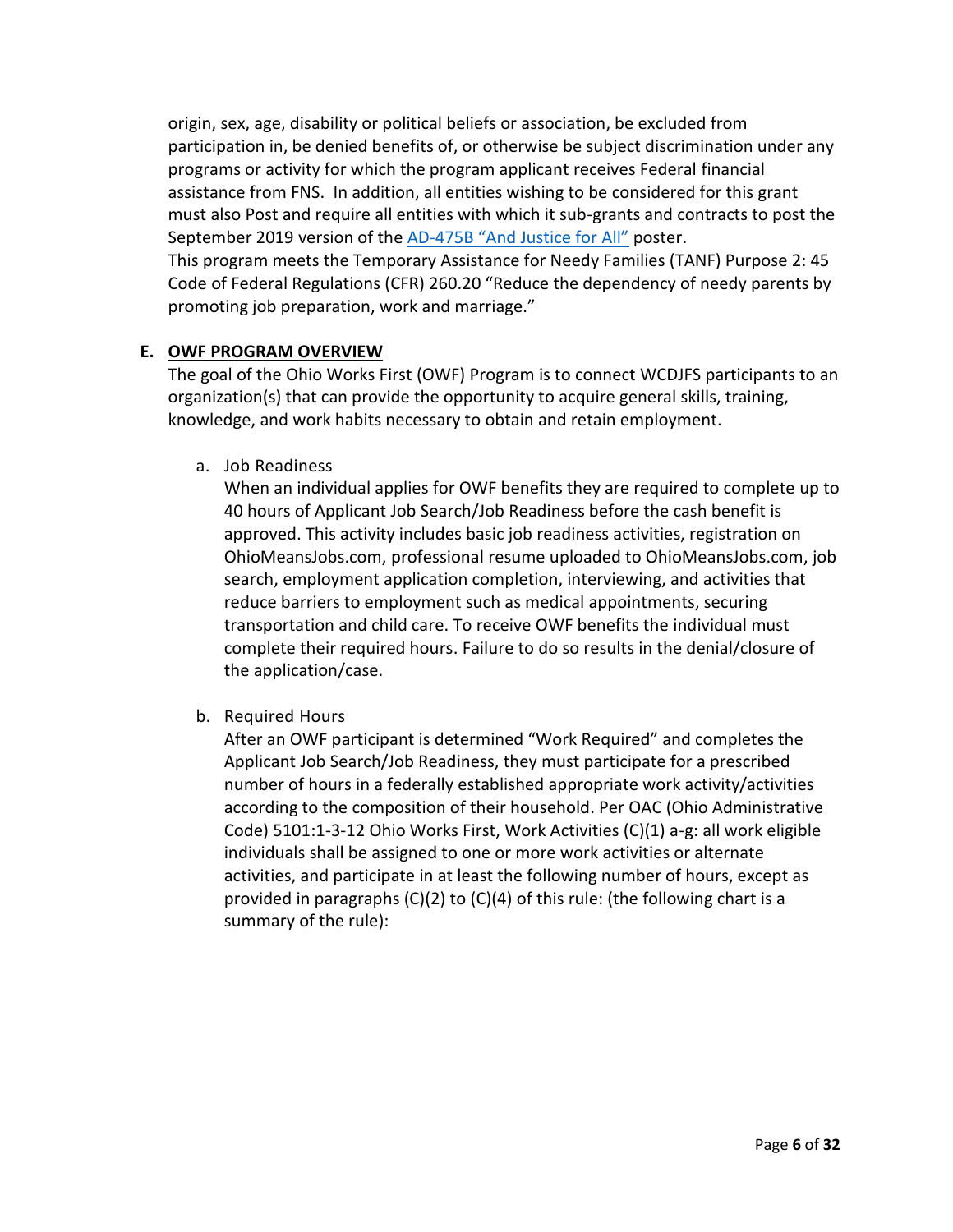| If the OWF Participant Case (Assistance Group) Contains:                                                                              | <b>Required</b><br><b>Weekly Hours</b> | <b>Required</b><br><b>Monthly Hours</b> |
|---------------------------------------------------------------------------------------------------------------------------------------|----------------------------------------|-----------------------------------------|
| One work eligible individual with child over 6                                                                                        | 30                                     | 130                                     |
| A work eligible individual who is the only parent or<br>specified relative in need in the family of a child<br>under six years of age | 20                                     | 87                                      |
| Two work eligible individuals and NOT receiving federally<br>funded child care                                                        | 35                                     | 152                                     |
| Two work eligible individuals and ARE receiving federally<br>funded child care                                                        | 55                                     | 238                                     |
| Two work eligible individuals where one parent is disabled                                                                            | 30                                     | 130                                     |

- c. WCDJFS Responsibilities
	- Determine the required number of hours for each participant
	- WCDJFS may exempt certain individuals or assign them to alternate work activities.
	- Tracking and reporting the hours completed to ODJFS (Ohio Department of Job and Family Services)
	- Imposing non-compliances on participants who fail to complete their assigned work activity
	- Conducting State Hearings when necessary

## d. Respondents Responsibilities

The Selected Provider shall conduct a thorough assessment of each participant's needs and circumstances within 10 days from WCDJFS referral. It shall consist of an in-depth identification of barriers to employment and the adoption of strategies and plans to overcome those barriers. Re-assessment of barriers and employability shall be reviewed continuously throughout the individual's participation in the program. After an OWF participant is referred to the Selected Provider, the Selected Provider must begin providing services within 3 business days, however service within the first 24 hours is preferred. OWF participants may be assigned a work activity for up to 6 months. The Selected Provider shall provide a Participant Handbook to each participant, which includes but not limited to rights and responsibilities.

There are twelve (12) federally prescribed activities that count towards hours of participation and limitations for the number of hours an individual can be assigned to a particular work activity. WCDJFS is responsible for tracking and assigning individuals accordingly. The list of allowable work activities and the requirements of each can be found starting at Ohio Administrative Code 5101:1- 3-12 through 5101:1-3-12.12 as follows:

- 1. Unsubsidized employment
	- a. This activity includes full or part-time employment in the private or public sector that is not subsidized by TANF or any other public program.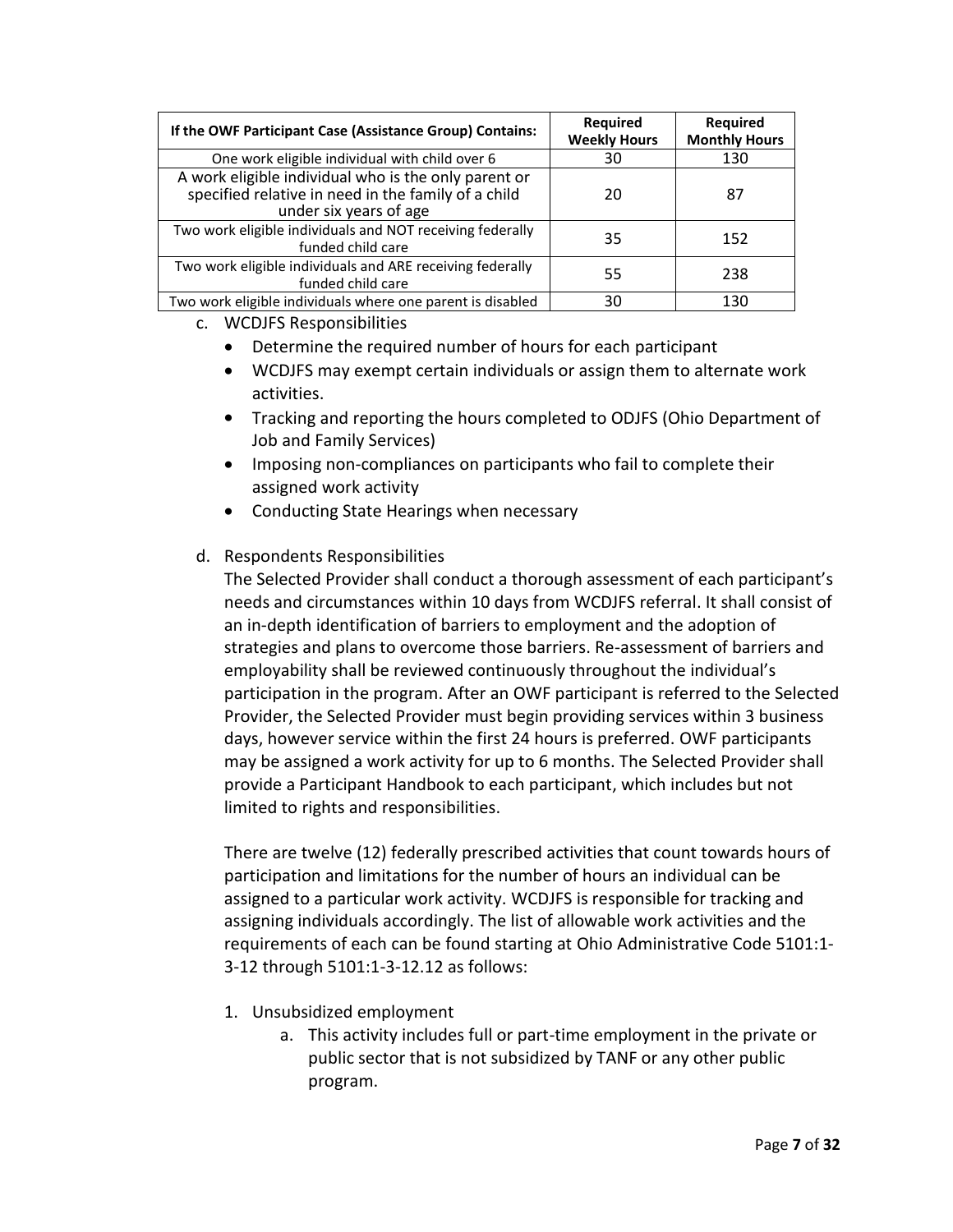- 2. Subsidized public or private employment
	- a. The Selected Provider may utilize this activity contingent upon the approval of WCDJFS and availability of funding. The subsidy cost must be included in the Selected Provider budget. The Selected Provider acts as the employer of record for a designated period. This activity is recommended for the hard-to-employ OWF participants.
- 3. Work experience program
	- a. This activity provides an individual the opportunity to acquire the general skills, knowledge, and work habits necessary to obtain employment. It is anticipated that the majority of participants will be assigned to this work activity, therefore additional information on the Ohio Work First (OWF) Program can be found in section d on page 9.
- 4. On-the-job training
	- a. This activity is training in the public or private sector that is given to a paid employee while he or she is engaged in productive work and that provides the knowledge and skills essential to the full and adequate performance on the job. Paid internships in which an OWF recipient is engaged in subsidized employment and training may be considered on-the-job training.
- 5. Job search and job readiness assistance
	- a. This activity is primarily used for applicant job search and compliance job search. Because of the restrictions on the hours and weeks available, these services must be closely monitored with WCDJFS to assure the participant does not exceed the number of hours allowed.
- 6. Community service
	- a. This activity is similar to WEP, but with the purpose to benefit the community while obtaining employment skills. The Selected Provider will be responsible to develop and obtain approved site agreements with each entity.
- 7. Vocational educational training
	- a. This work activity directly relates to training OWF recipients for employment in in-demand jobs. Vocational educational training will be managed by WCDJFS and the Selected Provider. The Selected Provider will be responsible for the time periods when the participant is not actively engaged in training – i.e. semester/quarter breaks, days prior to class beginning, when a participant withdraws, etc. Because of the restrictions on the hours and weeks available, these services must be closely monitored with WCDJFS to assure the participant does not exceed the number of hours allowed.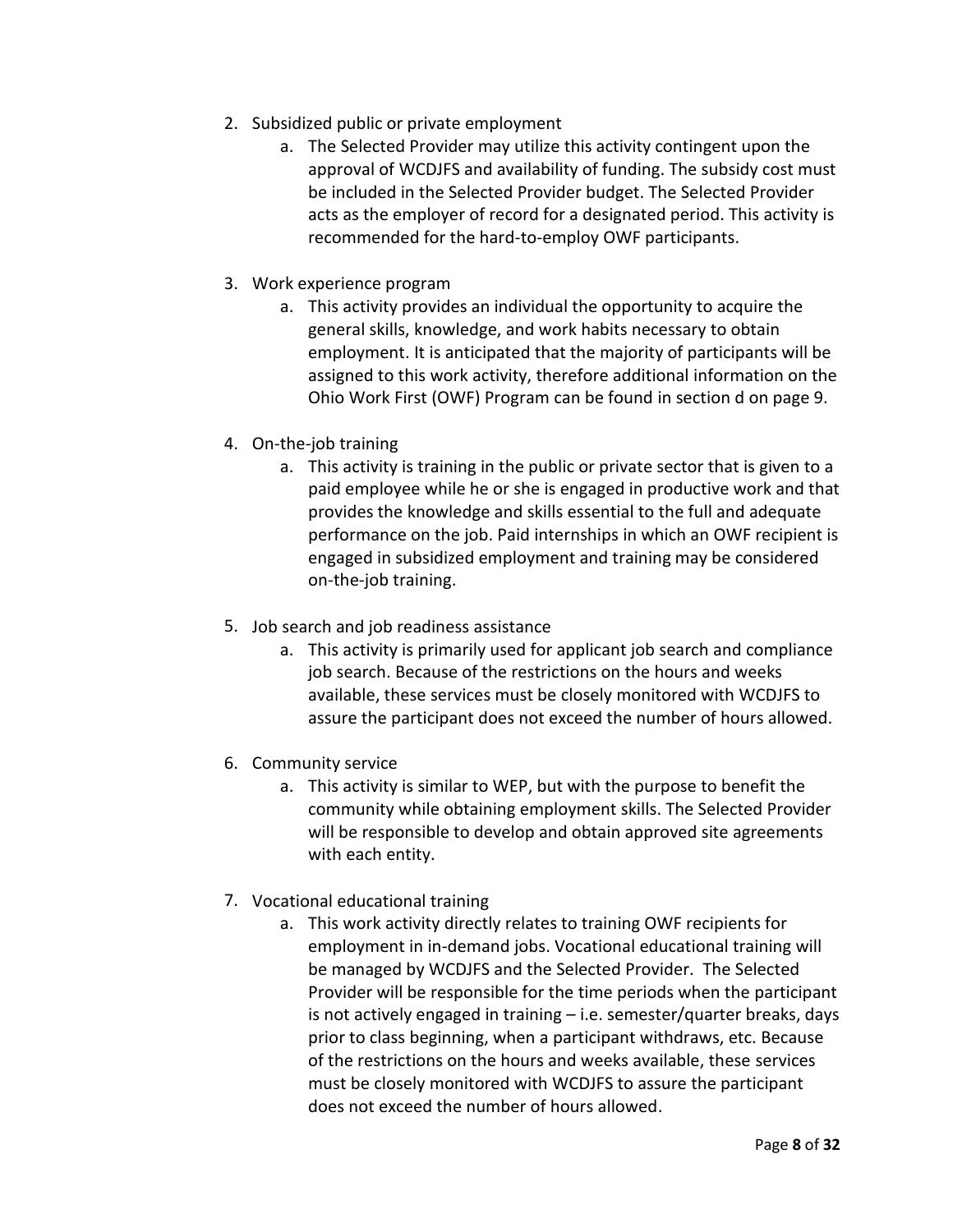- 8. Providing childcare services to an individual who is participating in a community service program (this must be approved by WCDJFS prior to utilization)
	- a. This activity enables an OWF recipient to participate in a work activity. Due to the restrictions with this activity, the Selected Provider must receive prior approval by WCDJFS.
- 9. Job skills training directly related to employment (Must include services such as English as a second language)
	- a. This activity is training or education for job skills required by an employer to provide an individual with the ability to obtain employment, to advance or adapt to the changing demands of the workplace.
- 10. Education directly related to employment in the case of a recipient who has not received a high school diploma or a certificate of high school equivalency
	- a. This work activity is defined as education related to a specific occupation, job or job offer. When as a prerequisite for employment by employers or occupation this activity may include, but is not limited to the following: courses designed to provide the knowledge and skills for specific occupations or work setting; or adult basic education or English as a second language.
- 11. Satisfactory attendance at secondary school or in a course of study leading to a certificate of general equivalence, in the case of a recipient who has not completed secondary school or received such a certificate
	- a. This work activity is defined as regular attendance, in accordance with the requirements of the secondary school or course of study at a secondary school, or in a course of study leading to a certificate of general equivalence, in the case of a recipient work eligible individual who has not completed secondary school or received such a certificate. This includes attendance in the following activities as long as they are an integral part of attaining a high school equivalence diploma (HSED): English as a second language; Career training; Alternative schooling, Tutoring, Drop-out prevention or Teen pregnancy or parenting programs.
- 12. Alternate Work Activities
	- a. Alternative activities are designed to promote self-sufficiency and personal responsibility and are intended to address temporary and permanent barriers to participating in work activities. Hours completed under Alternate Work Activities do **not** meet the participation requirements. Alternative Work Activities may include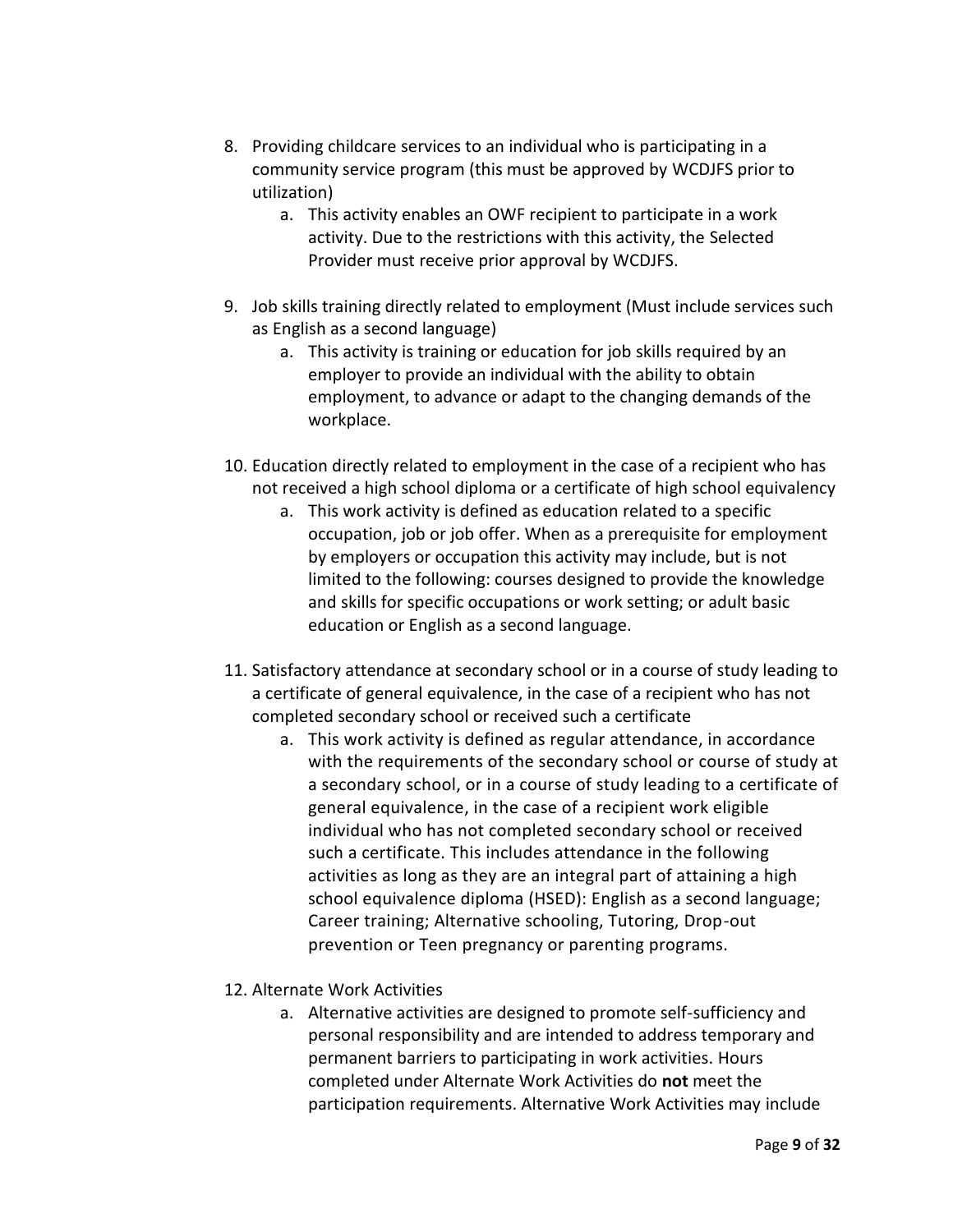parenting classes and life-skills training, participation in addiction services provided by community addiction service provider, medical appointments, rehabilitation, or other activities to help lead to selfsufficiency. Given the conditions of the population that are assigned to this activity, the Selected Provider must have the technical expertise, credentials and experience of working with individuals with physical and mental health and addiction challenges or sub-contract with an entity that provides the technical expertise and credentialing.

## e. OWF Work Experience Program

The Selected Provider must develop and manage Work Experience Program (WEP) site(s) for an adequate number of slots for the projected participants; ensure that sites adhere to all applicable Department of Labor regulations, are ADA compliant, and are in high-demand occupational fields (when applicable). The Selected Provider will be required to investigate any WEP site concerns and provide the information and have any necessary discussions with WCDJFS. The Selected Provider will act as the primary point of contact with all WEP sites. It is expected that the work experience and knowledge expansion will lead to permanent unsubsidized employment.

The Selected Provider must develop a recruitment strategy for the development of the sites. The Selected Provider will need to work closely with WCDJFS and other workforce entities in the community to ascertain the types of WEP sites that accommodate the diverse needs and skills of the participants including specialized placements for ex-offenders, individuals with physical and mental health barriers and those with Limited English Proficiency.

A valid WEP shall have the following:

- A planned, structured activity with defined goals;
- Meaningful tasks that help a participant gain good work habits and job skills for employment and/or advance to a better job;
	- o Job skills will be unique to each WEP site. A job description for each type of job at WEP is recommended to identify the skills that will be developed and practiced.
- Adequate supervision;
- Hours of participation are monitored and tracked by supervisor;
- Periodic evaluation of progress in gaining good work habits and skills on regular basis;
- Periodic evaluation of progress leading toward employment on a regular basis;
- Examples of WEP assignments include, but not limited to,
	- o Volunteer work;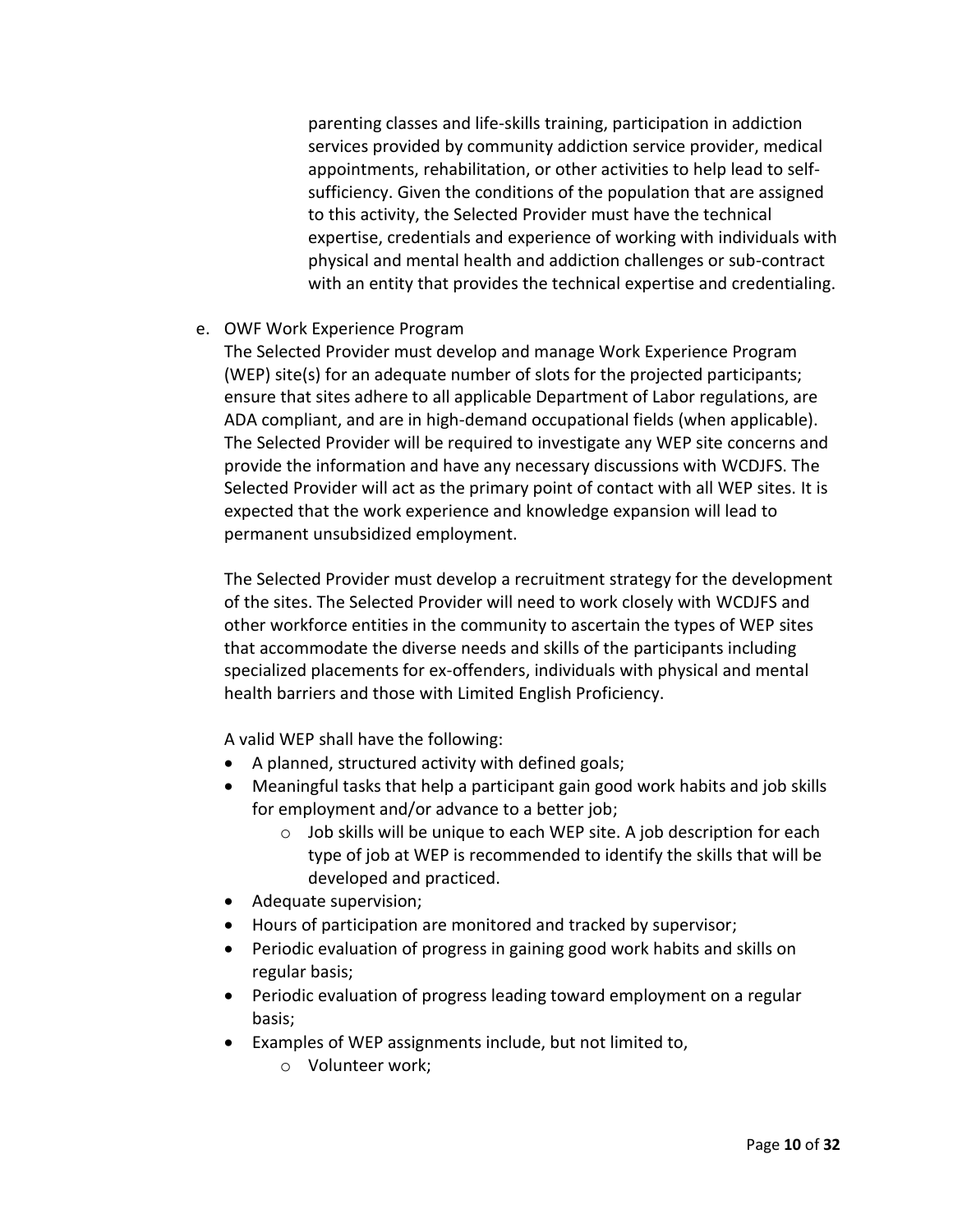- o Placement at a public, private or non-profit organization where the participant gains work experience and training;
- o Labor Market Research;
- o Work tutorials;
- o Job shadowing;
- o Hands on training in a specific occupational skill

The Selected Provider shall provide digital literacy as a component in a work experience program. OWF participants will need to learn basic typing, navigating an online job search, and utilizing a professional email account. The Selected Provider shall include a full-time, well-qualified professional approved by WCDJFS to assist individuals within the OhioMeansJobs Wayne County resource room.

Each site that is identified must complete a worksite agreement. WCDJFS must approve and sign off on all site agreements. The Selected Provider will submit progress reports on recruitment and development efforts on a monthly basis or upon request. WCDJFS will visit the Selected Provider and/or WEP sites at periodic intervals.

The development and management of WEP sites must meet the following criteria (including, but not limited to):

- Hours at these sites must meet all applicable federal, state and local requirements;
- Accommodate participants who need to complete missed hours;
- Have varying days and shifts available (primarily to serve the two work eligible individuals);Have the potential to lead to permanent employment (when available);
- Not displace an employee at the WEP site;
- Be located throughout Wayne County;
- Make attempt to assign consumers that are employed yet not meeting the required hours to a site that is near their employer and/or home;
- Periodic participant evaluation of progress in gaining good work habits and skills on regular basis;
- Periodic participant evaluation of progress leading toward employment on a regular basis; Closed to participants for the ten (10) recognized federal holidays (listed in Ohio Administrative Code 5101:1-3-12 E.1). Should a WEP site be closed any day outside of these 10, the hours scheduled for the participant shall be modified to accommodate all monthly required hours for that participant.

WCDJFS recommends the following criteria in the development and management of WEP sites: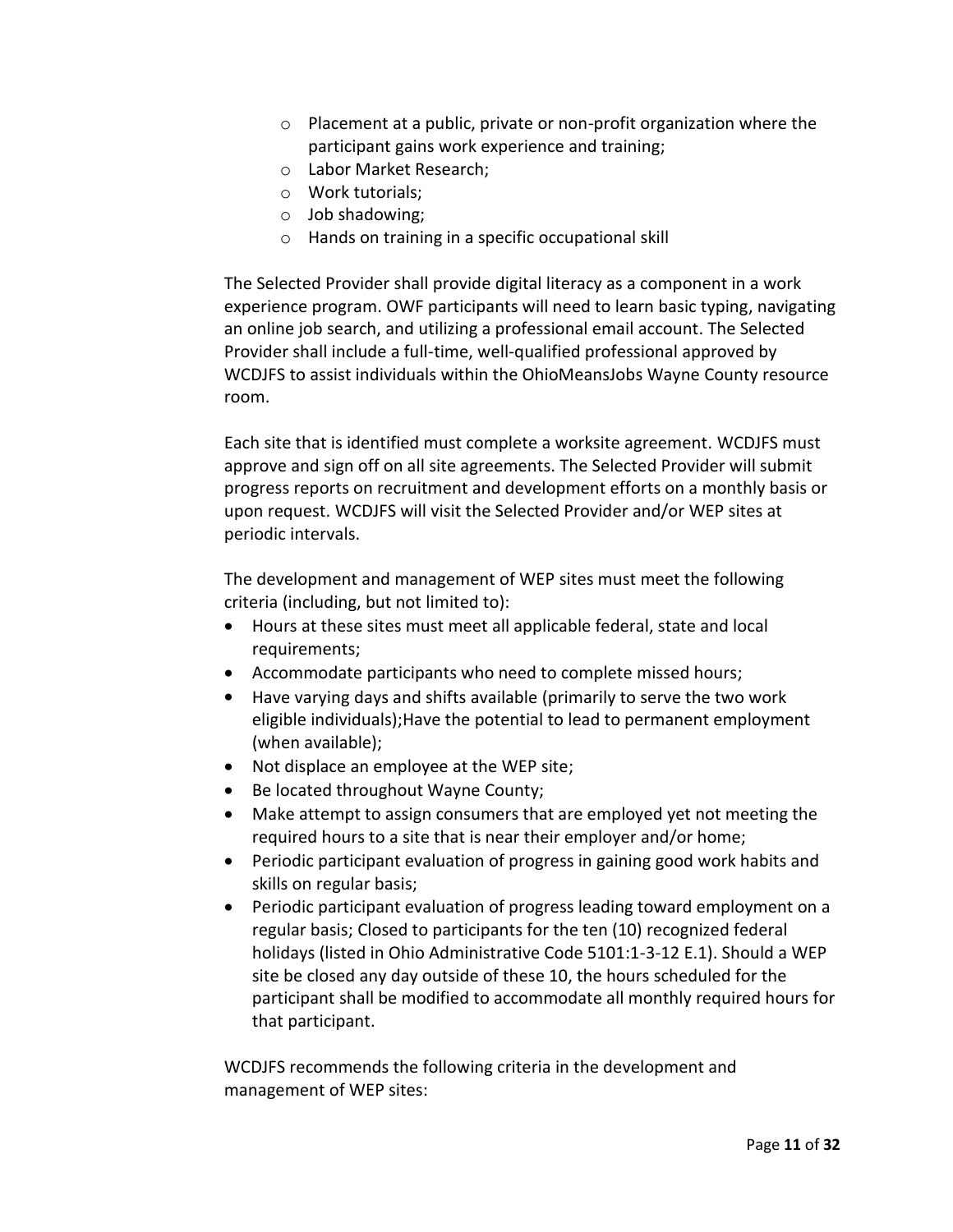- Be a combination of public, private and non-profit;
- Be in a high-demand occupational field;
- Participants with felony convictions are referred to job skills and training programs that are successful in matching the individual with full-time, permanent employment.
- f. Case Management

Case management must be available for all OWF participants. The Case Manager shall conduct in-depth interviews to survey, monitor and develop individualized plans to address identified barriers such as, but not limited to: domestic violence, substance abuse, physical and mental health issues of the participant and/or dependent family members, disabilities, education history, employment history, legal/criminal history, housing needs, language barriers, transportation, childcare, etc. Case management must be provided at least once in a 30-day period. Appropriate referrals, linkages and follow-up should be conducted to ensure compliance with the individualized plan.

The Selected Provider must provide wrap around services by coordinating with other county-wide partner agencies. If the Selected Provider determines that an individual's barriers prevent him/her from participating in a work activity, the Selected Provider must promptly notify WCDJFS.

Case management services shall provide needed supportive services to individuals and their families to ensure participation in the work activity program. Services must include, but are not limited to:

- Strategies to support full participation in assigned work activities on a weekly and monthly basis
- Barrier removal services (assist in reducing or eliminating barriers not only to OWF participation but to self-sufficiency in general)
- Transportation assistance (assist with transporting participants to and from WEP site and offsite activities, as well as approved child care providers)Parent engagement activities related to the academic support and success of their children (this may be included as part of the participant's assigned hours or supportive services, whichever is most appropriate)

The Selected Provider must have a case management and reporting method with the ability to transmit real time data at regularly scheduled intervals.

g. Supportive Services

In addition to the case management services identified above, the Selected Provider will also coordinate with WCDJFS for the provision of supportive services for participants. To avoid duplication of services the Selected Provider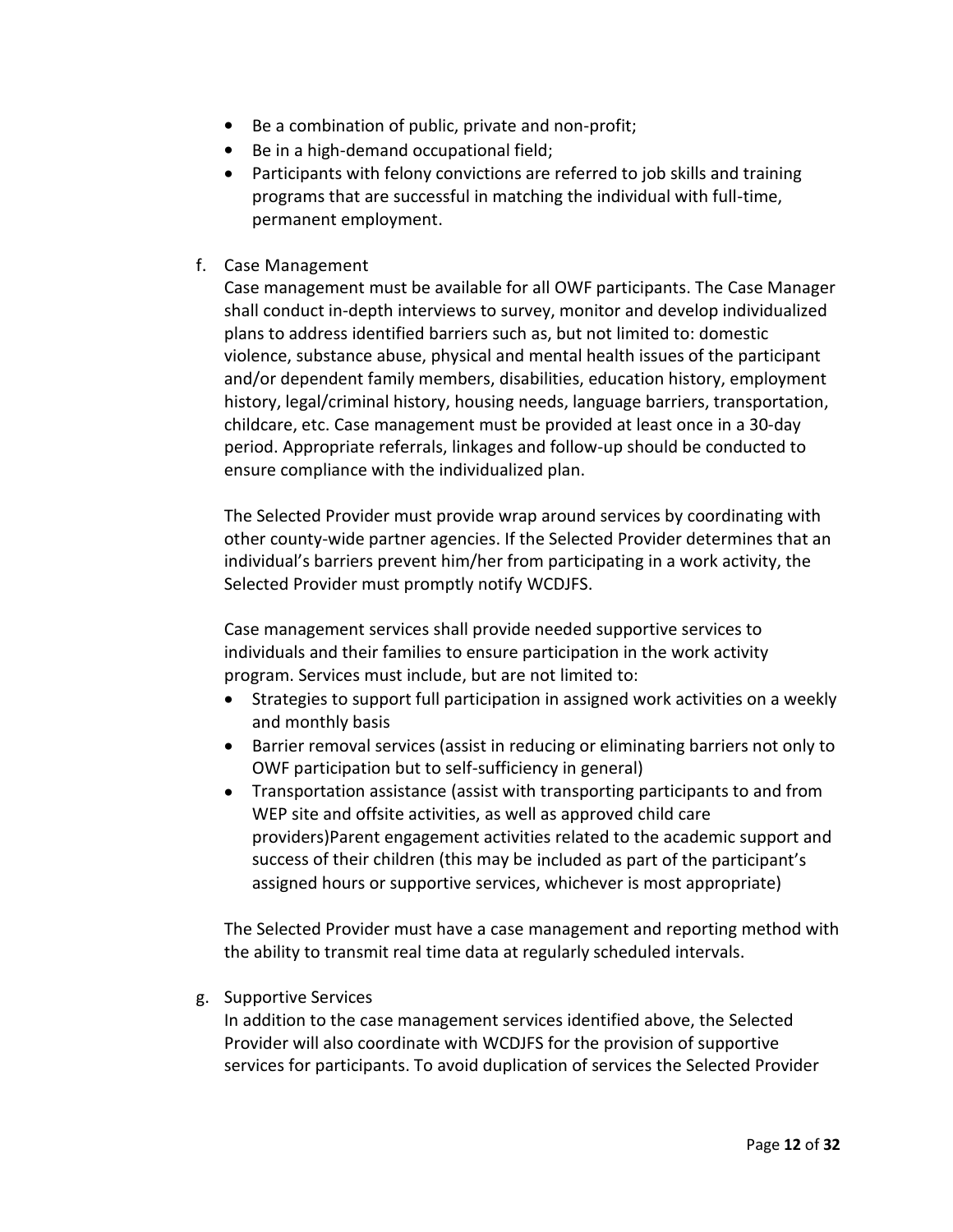will verify that services are not otherwise available free of charge in the community.

WCDJFS provides the following supportive services:

- Child Care (WCDJFS is the entity responsible for determining eligibility for publicly funded childcare. We also have staff onsite to assist with referrals.);
- Public Assistance Programs (WCDJFS is the entity responsible for determining eligibility for Medicaid, OWF, SNAP, Prevention Retention & Contingency (PRC), and Workforce Innovation and Opportunity Act (WIOA))
- Interpretation and Translation services (provided onsite or via telephone for participants when accessing WCDJFS services).
- Transportation Work Allowances: The Selected Provider is required to address transportation issues/barriers. Transportation work allowances may be approved by WCDJFS in cases where it can be shown that a hardship exists and that it would be impossible for the participant to attend his/her assigned work activity without assistance. For participants to receive transportation assistance they must be attending their assigned work activity.
- h. Non-compliance

A non-compliance is a period of ineligibility for assistance under the OWF program, imposed as the result of an individual's, without good cause, failure to adhere to the signed contract/plan. Participants face non-compliances when they fail to participate for the required number of hours as detailed in their contract/plan, unless good cause documentation is provided and approved.

The Selected Provider must track participation attendance daily to manage the participant's full participation. If the participant is not meeting his/her participation the Selected Provider must engage the participant and possibly WCDJFS in a strategy to complete the missing hours prior to adverse action dates. Adverse action is the date each month where a negative action needs to be taken by the WCDJFS worker to adversely affect the participant's benefits for the following month due to work activity failure.

If a participant has missed hours with good cause, the Selected Provider is responsible for collecting the documentation and submitting it to WCDJFS for final determination on the imposition of a non-compliance.

The Selected Provider will not be required to provide services to the participant during their non-compliance period unless the participant has applied for fair hearing benefits. However, when applicable the Selected Provider will be responsible for the provision of Compliance Job Activities for participant returning for benefits and services.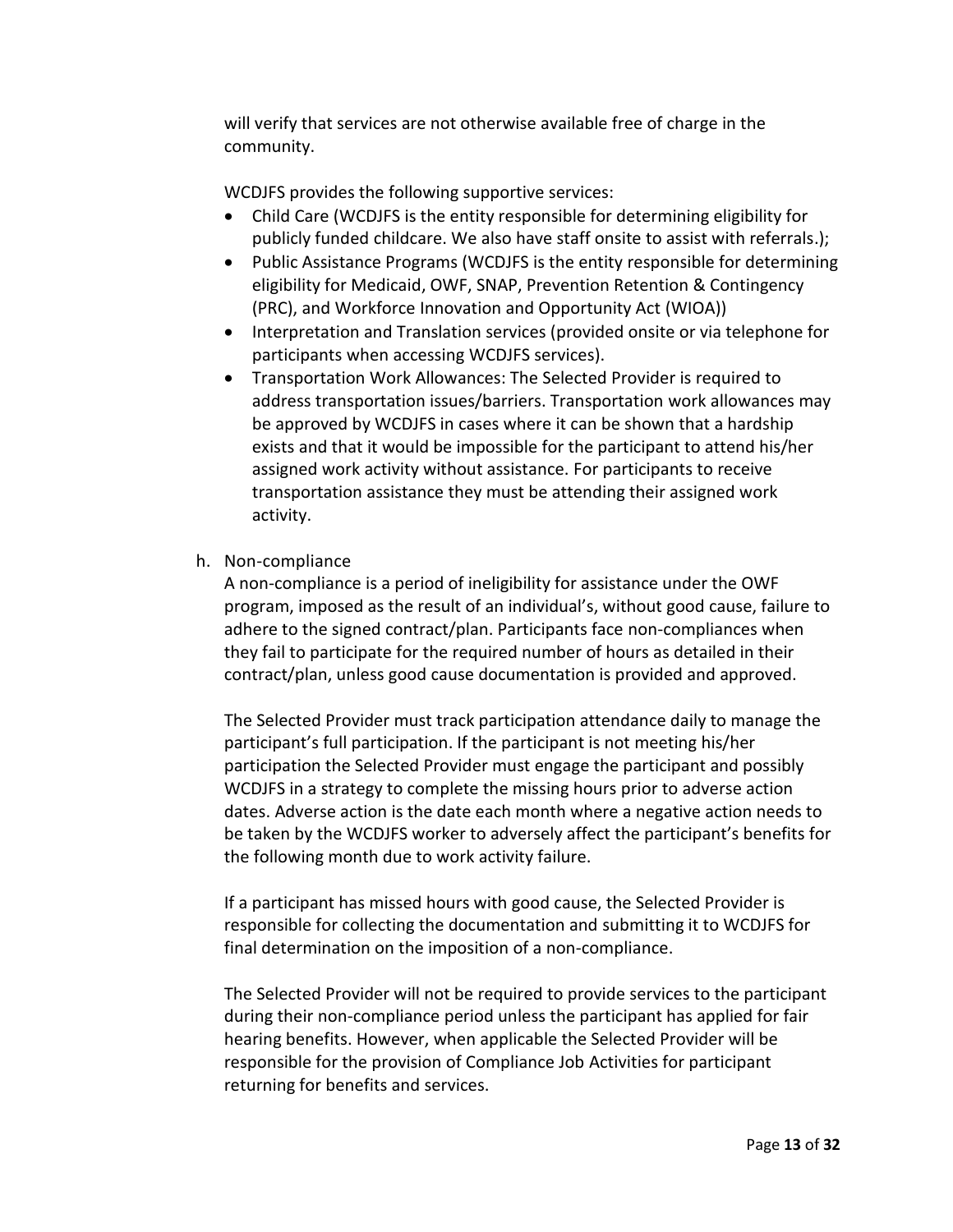- i. Data Collection, Tracking, Analysis and Reporting
	- Data documentation, collection, analysis, and reporting are critical to the success of the program. The Selected Provider must have an electronic system to document, manage, track, and report all required work participation activities and hours, and all supportive services for all assigned participants. It is essential that the system must have the ability for real-time data and timekeeping of participation hours with the ability to track and report required hours daily, weekly and monthly. The Selected Provider is expected to alert staff and participants to hours completed to-date and hours needed to meet participation for the reporting period (calendar month, not "30 day period").

Data elements will be frequently transmitted between WCDJFS and the Selected Provider. All data elements are subject to revision based on operational, programmatic and policy needs of WCDJFS. Regular reporting requirements will be established with WCDJFS at the time of contract negotiations and throughout the term of the contract. At a minimum WCDJFS requires the following data elements to be tracked on individual participants must include, but is not limited to the following:

| <b>OWF Data Elements</b>                        |                                  |
|-------------------------------------------------|----------------------------------|
| <b>Participant Identification and Contact</b>   | <b>Participant Demographics</b>  |
| <b>Information</b>                              | Primary language                 |
| Case name                                       | Citizenship                      |
| Case number                                     | <b>Marital status</b>            |
| SSN,                                            | Disability                       |
| Address,                                        | <b>Education level</b>           |
| Email                                           | <b>Employment history</b>        |
| Phone numbers (home and cell)                   | Legal/Criminal history           |
| <b>Emergency Contact</b>                        |                                  |
| <b>Case Management Needs</b>                    | <b>Referral Information</b>      |
| Identified needs and/or barriers<br>$\bullet$   | Date referred                    |
| Action steps to address barriers<br>$\bullet$   | Date scheduled for Applicant Job |
| Referrals and linkages to services<br>$\bullet$ | Search (if applicable)           |
| Community services utilized                     | Show Date/No Show Date           |
| WCDJFS support services utilized                | <b>Hours Completed</b>           |
| <b>Assignment Information Site Information</b>  | <b>Assignment Details</b>        |
| Site Name                                       | Start date of assignment         |
| <b>Site Address</b>                             | End date of assignment           |
| <b>Site Contact Person</b>                      | Duration of assignment<br>٠      |
| <b>Site Contact Information</b>                 | Number of hours assigned         |
|                                                 |                                  |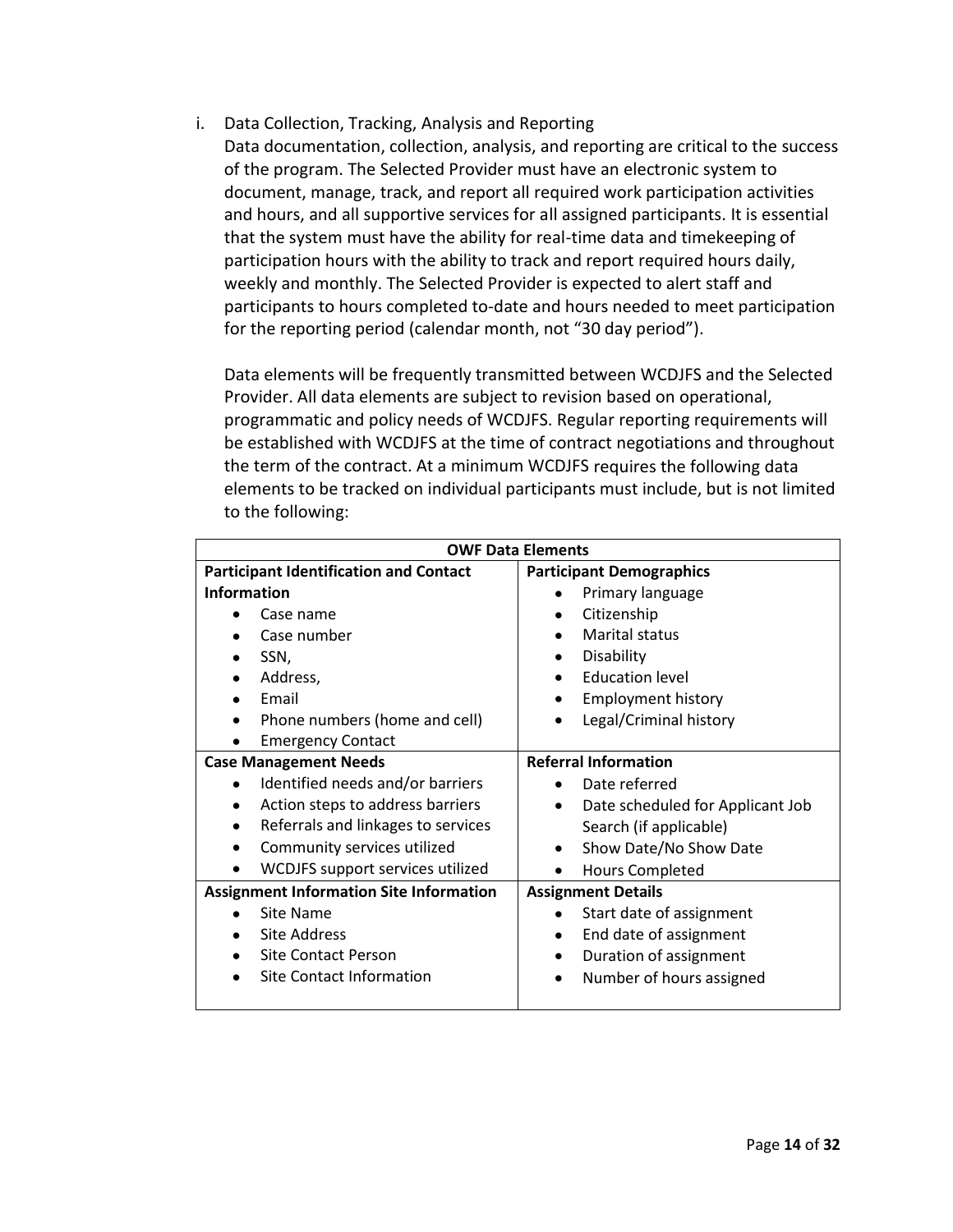| Participation Tracking (by day, week and     | <b>Compliance Job Activities</b>              |
|----------------------------------------------|-----------------------------------------------|
| calendar month)                              | Date referred                                 |
| Hours required (including those<br>$\bullet$ | Date scheduled for Applicant Job<br>$\bullet$ |
| deemed)                                      | Search                                        |
| Hours completed<br>$\bullet$                 | (if applicable)                               |
| Hours missed<br>$\bullet$                    | Show Date/No Show Date                        |
| Hours with good cause (must be<br>$\bullet$  | <b>Hours Completed</b>                        |
| supported by documentation)                  |                                               |
| <b>Participation Met/Failed</b><br>$\bullet$ |                                               |
|                                              |                                               |

#### j. OWF Expected Outcomes

| <b>OWF Expected Outcomes</b>                                                                           |  |
|--------------------------------------------------------------------------------------------------------|--|
| 50% of all assigned Single Parents must complete all hours assigned                                    |  |
| 90% of all assigned Two-Parent Assistance Groups must complete all assigned hours                      |  |
| 90% of all participants without a high school diploma or equivalent will work towards                  |  |
| obtaining their high school diploma or equivalent                                                      |  |
| 40% of WEP participants must be placed in unsubsidized employment within the contract                  |  |
| year                                                                                                   |  |
| 20% of the participants placed in unsubsidized employment must retain the job for at<br>least 6 months |  |

## **F. SNAP E&T PROGRAM OVERVIEW**

The goal of SNAP E&T is to connect required participants to an organization(s) that can provide the opportunity to acquire general skills, training, work or experience that will increase their ability to obtain regular employment. The components of a SNAP E&T program should be designed to help a participant move promptly into employment.

Every individual not exempt from work registration in accordance with rule [5101:4-3-11](http://codes.ohio.gov/oac/5101:4-3-11) of the Administrative Code is an ABAWD and subject to the requirements of this rule and rule 5101:4-3- 20.1 of the Administrative Code, unless the individual:

- Meets a SNAP E&T exemption listed in OAC rule 5101:4-3-11(B);
- Under eighteen or fifty years of age or older;
- Residing in an assistance group (AG) where an AG member is under age eighteen, even if the AG member who is under eighteen is not himself/herself eligible for supplemental nutrition assistance program (SNAP); or
- Pregnant;
- Determined by the county agency to be medically certified as physically or mentally unfit for employment;
- Residing in a county where the ABAWD time limit was waived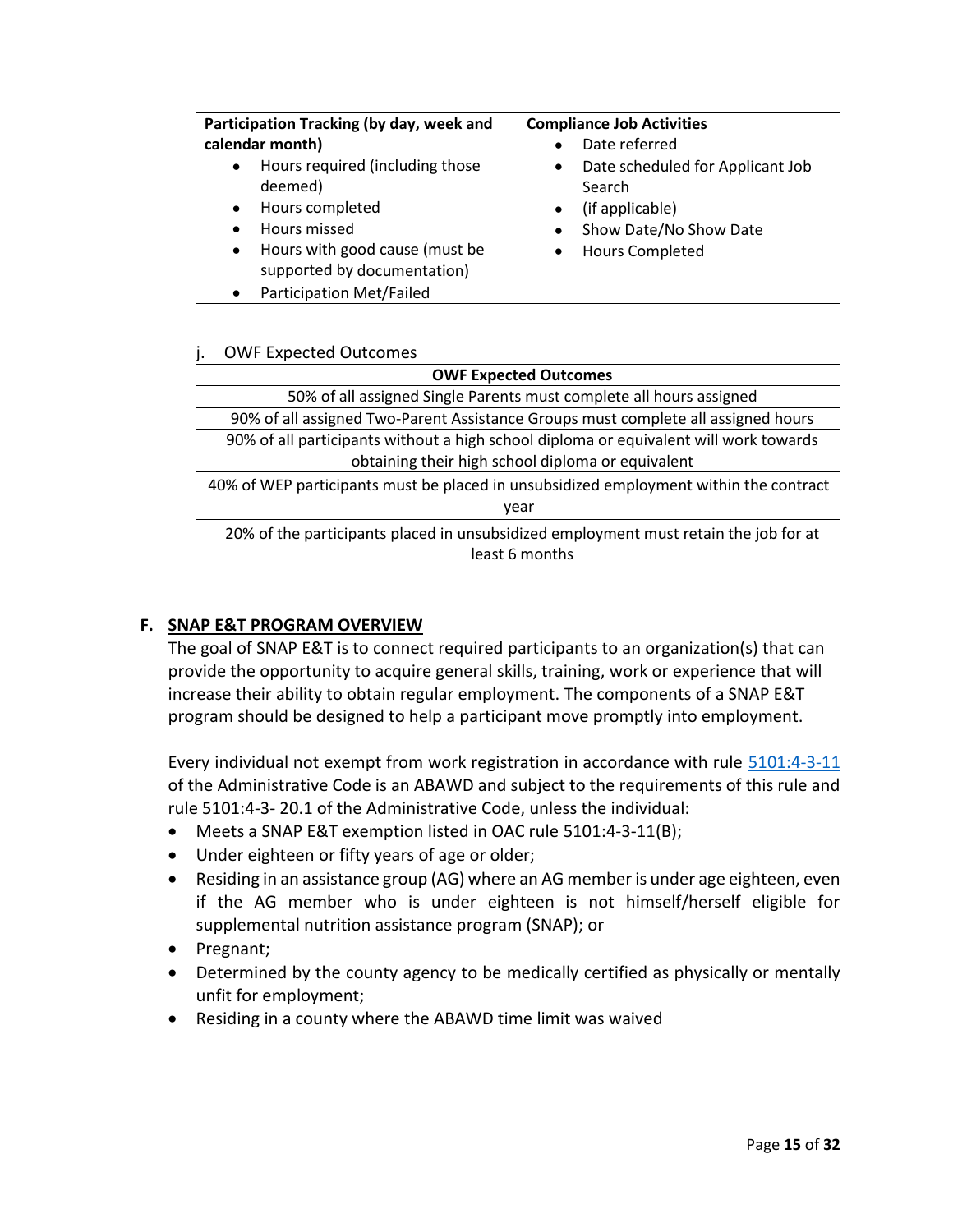Following approval of SNAP benefit, a SNAP E&T participant will be appraised and assigned a work activity through employability plan by WCDJFS and then referred to the Selected Provider.

Case management must be available for all SNAP E&T participants. Case management is delivered in three (3) occurrences:

- 1. Conducting comprehensive appraisal
- 2. Developing employability plan
- 3. Ongoing progress monitoring

WCDJFS will deliver case management services during the comprehensive appraisal and employability plan. The Selected Provider will be responsible to deliver the ongoing progress monitoring case management. Ongoing progress monitoring must be provided at least one (1) hour per month to review progress, identify new barriers, and/or offer supportive services. Ongoing progress monitoring may be conducted via in-person or virtually (phone, texts, email, or Teams/Zoom). Appropriate referrals, linkages and follow-up should be conducted to overcome new barriers as identified in the employability plan. The Selected Provider must have a case management and reporting method with the ability to transmit real time data at regularly scheduled intervals.

If the Selected Provider determines that an individual's barriers prevent him/her from participating in a work activity (physically/mentally unfit for employment), the Selected Provider must promptly notify WCDJFS (no later than 10 days).

The Selected Provider must develop, coordinate and manage the allowable work activities in accordance with Ohio Administrative Code 5101:4-3-30 through 5101:4-3- 33. There are federally prescribed activities that count towards hours of participation and limitations for the number of hours an individual can be assigned to a particular work activity. WCDJFS is responsible for tracking and assigning individuals accordingly. SNAP E&T individuals cannot be required to participate more than 8 hours on any given day without his/her consent. Additionally, an assignment to an activity cannot interfere with an individual's hours of paid employment, provided the employment produces countable income. There are four main types of assignment activities:

- 1. Supervised Job Search
	- a. Participants in this activity are provided a reasonable opportunity to find suitable employment. Supervised job search must occur at a site approved by WCDJFS where participants are directly supervised. Examples include but not limited to; the Selected Provider or OhioMeansJobs Wayne County. Information tracked must include name, date, time of attendance, hours spent in supervised job search and number of applications submitted to employers. Job Search shall be assigned for no more than 30 days following the certification prior to making another assignment in Education and Training or Work Experience Program. Supervised job search activities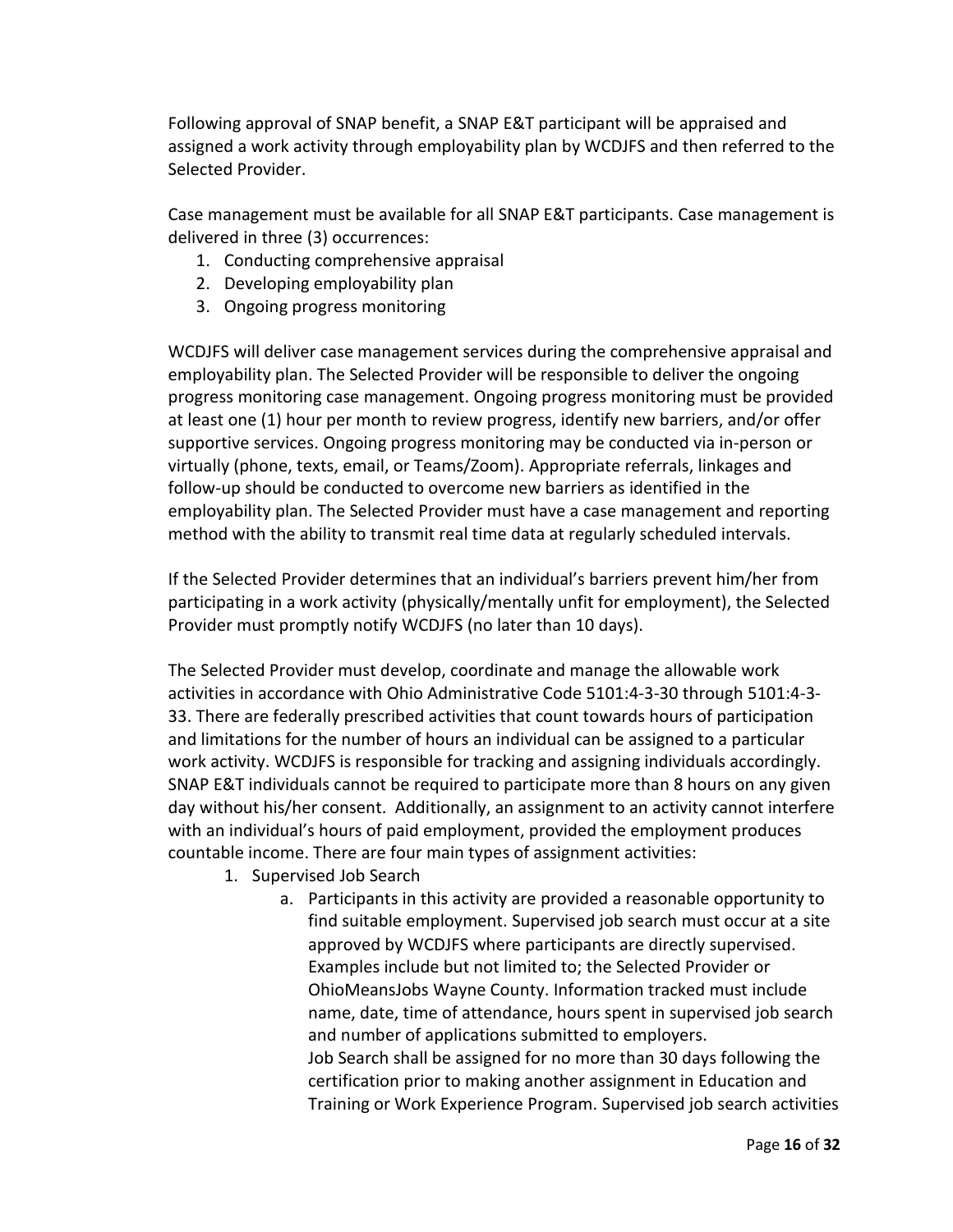will have a direct link to increasing the employment opportunities. Because of the restrictions on the hours and weeks available these services must be monitored closely with WCDJFS to assure the participant does not exceed the number of hours allowed.

- 2. Work Experience Program (WEP)
	- a. An activity that provides an individual the opportunity to acquire the general skills, knowledge, and work habits necessary to obtain employment. In lieu of wages, WEP participants receive compensation in the form of their household's monthly SNAP benefit allotment. The primary goal of WEP is to improve employability and encourage participants to move into regular employment, while returning something of value to the community. It is anticipated that the majority of participants will be assigned to this work activity, therefore additional information on the SNAP E&T Program can be found in section b on page 19.
- 3. Education and Training
	- a. Includes basic education, vocational educational, and job readiness training activities. Basic education may be provided to individuals who do not possess basic literacy skills or may not have obtained a high school diploma or equivalent. Basic education includes high school or equivalent education, remedial education and instructional programs in English as a second language. SNAP E&T education activities must directly enhance the employability of the participant.

Participants assigned to Education and Training are expected to attend school for the number of hours required for participation in that particular course of study and to make satisfactory progress. Participation is expected to continue as long as the individual receives SNAP and is making satisfactory progress until the course of study is finished, or until the participant ceases to attend classes, at which time another component will be assigned.

Vocational education may be provided to individuals to assist in obtaining employment in a recognized occupation. Vocational education includes occupational training in technical job skills, postsecondary education. Vocational education may be provided through the Workforce Innovation and Opportunity Act (pending eligibility and appropriateness for training).

Job readiness activities expand the employability of participants by ensuring participants are familiar with general workplace expectations and exhibit work behavior and attitudes necessary to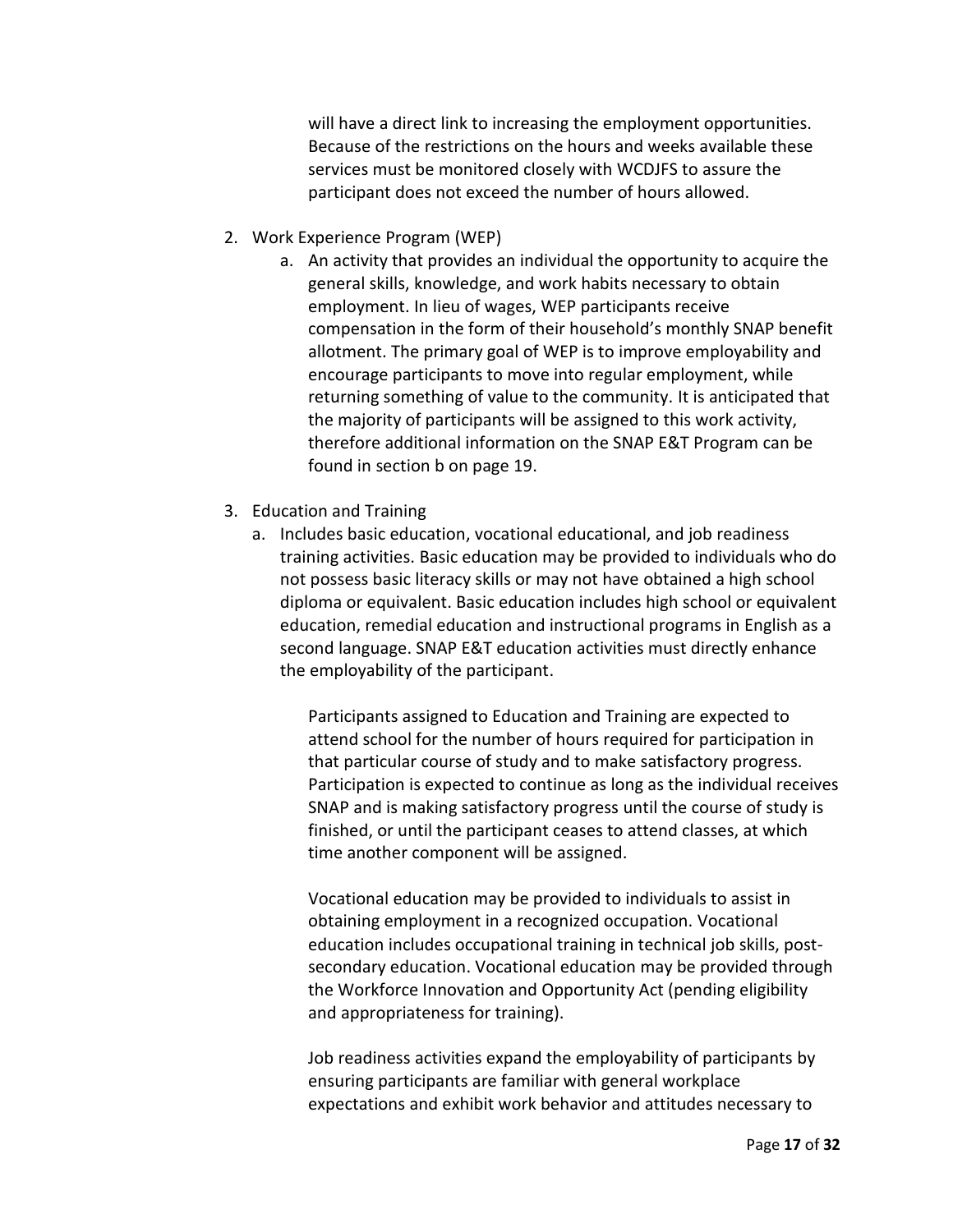obtain and retain employment. The activity may be designed for participants to work individually or in a group setting. Services that may be included in Job Search are:

- Conducting self-assessments to determine employment options and training needs;
- Completing resume, work history and application forms;
- Learning and using good interviewing techniques;
- Classroom instruction in the strategies and skills of job seeking;
- Self-directed job search;
- Identifying and overcoming personal barriers to employment;
- Building self-confidence and self-promotion;
- Good grooming and dress techniques;
- Being prompt and punctual for work; Accepting supervision positively; and
- Retaining the job as a step toward security and independence

Additional education and training case management tools are available through OhioMeansJobs.com and the Ohio Workforce Case Management System (OWCMS). OhioMeansJobs.com is a comprehensive website that helps job seekers build and post resumes, complete skills assessments and tutorials to improve skills, create current and future financial budgets, etc. These sites will allow the Selected Provider to track participation, assess barriers and competencies through OWCMS.

- 4. Unsubsidized employment (which can take the place of an assignment)
	- a. This work activity will primarily be managed by WCDJFS unless the participant is still required to complete additional hours to meet their work requirement.

After an ABAWD participant is referred to the Selected Provider, the Selected Provider must begin providing services within 5 calendar days, however service within the first 24 hours is preferred. The Selected Provider shall provide a Participant Handbook to each participant, which includes but not limited to rights and responsibilities. ABAWD's are expected to be registered on OhioMeansJobs.com and a professional resume uploaded to OhioMeansJobs.com. Resumes should be updated periodically to ensure new skills are highlighted. The Selected Provider must notify WCDJFS within 10 days when a required participant fails to comply with SNAP E&T requirements. The Selected Provider must ensure participants submit monthly participation forms to WCDJFS by the required due date (generally last business day of the month).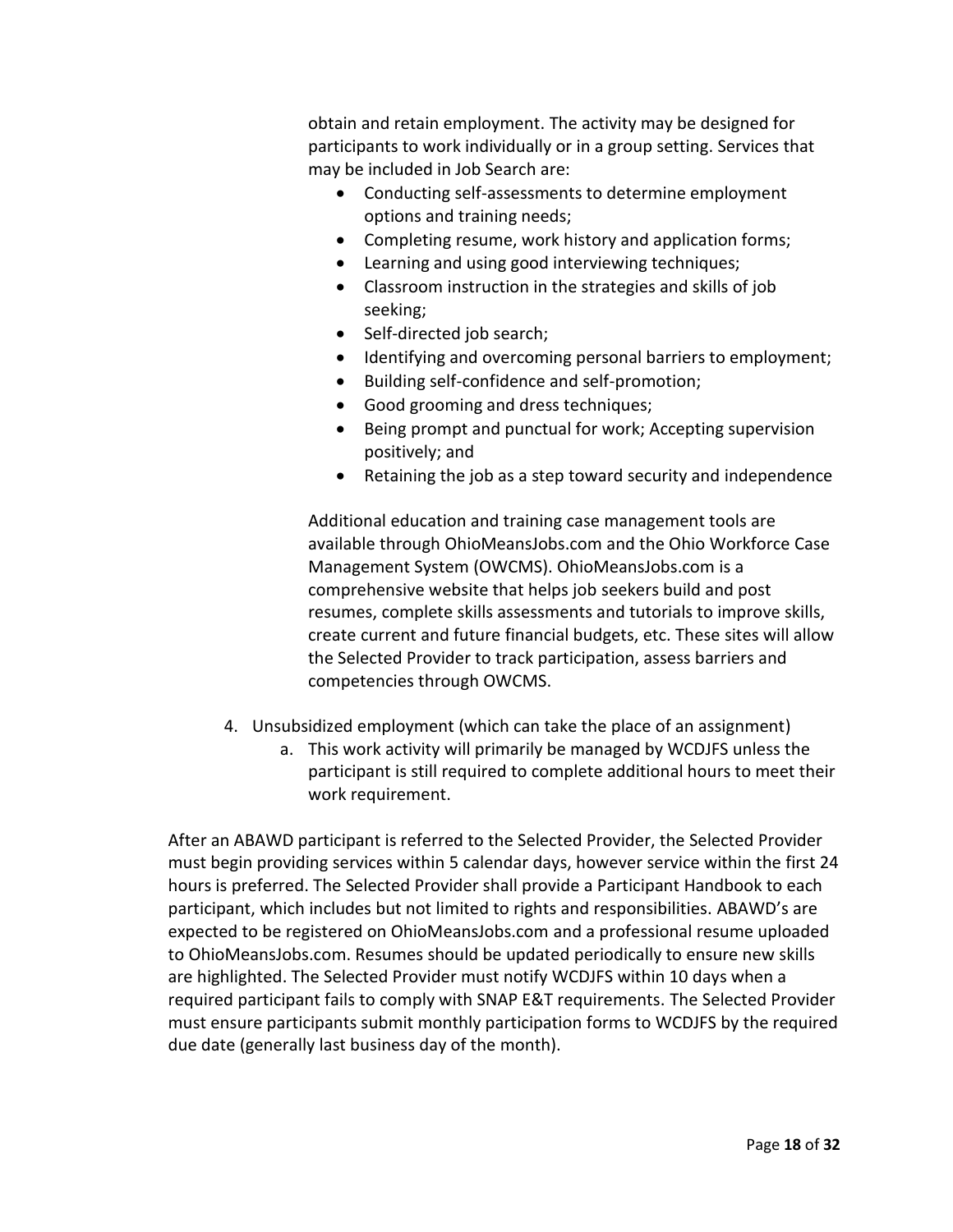| Able Bodied Adults Without Dependents Work Requirements (ABAWD)                                             |                                                                                                                                                                                                                                                                                                                                                                             |                                                                                                                                                                                                                                                                                                                                                                                                                                        |
|-------------------------------------------------------------------------------------------------------------|-----------------------------------------------------------------------------------------------------------------------------------------------------------------------------------------------------------------------------------------------------------------------------------------------------------------------------------------------------------------------------|----------------------------------------------------------------------------------------------------------------------------------------------------------------------------------------------------------------------------------------------------------------------------------------------------------------------------------------------------------------------------------------------------------------------------------------|
| <b>Activity</b>                                                                                             | <b>Required Hours of Participation</b>                                                                                                                                                                                                                                                                                                                                      | <b>Time Limit in Activity</b>                                                                                                                                                                                                                                                                                                                                                                                                          |
| Job Search/Job<br><b>Readiness</b>                                                                          | 9 hours/week limit and 12<br>hours/month minimum<br>Required 20 hours/week and 80<br>$\bullet$<br>hours/month                                                                                                                                                                                                                                                               | 9 hours per week limit/12<br>$\bullet$<br>hours per month<br>minimum. Required 20<br>hours/week and 80<br>hours/month.<br>Job Search shall be<br>$\bullet$<br>assigned for no more<br>than 30 days following<br>certification prior to<br>making a workfare<br>assignment.<br>Job search may be<br>٠<br>assigned later in the<br>certification period if the<br>county determines it<br>necessary and the most<br>suitable assignment. |
| <b>Work</b><br><b>Experience</b><br>Program (WEP)                                                           | SNAP allotment divided by the<br>$\bullet$<br>higher of the state or federal<br>minimum wage.<br><b>Only assignment for ABAWD's</b><br>$\bullet$<br>where they do not have to work<br>20 hours/week.<br>If there are multiple SNAP E&T<br>$\bullet$<br>required participants in the<br>assistance group, the total hours<br>must be shared by all required<br>participants. | No Limit                                                                                                                                                                                                                                                                                                                                                                                                                               |
| <b>Education &amp;</b><br><b>Training</b>                                                                   | Assigned number of hours in<br>education and training component<br>(can include study time). If<br>assignment is less than 20<br>hours/week will need to add<br>another assignment to meet the<br>requirement.                                                                                                                                                              | Limit based on education<br>and training activity<br>program length.                                                                                                                                                                                                                                                                                                                                                                   |
| <b>Work-Includes:</b><br><b>Employment</b><br>Unpaid/In-kind<br><b>Work</b><br><b>WIOA</b><br>Participation | 20 hours per week/80 hours per<br>$\bullet$<br>month.<br>If not working 20 hours/week and<br>$\bullet$<br>80 hours/month-another<br>assignment is needed.                                                                                                                                                                                                                   | No Limit/Applicable<br><b>WIOA Program Limits</b><br>apply                                                                                                                                                                                                                                                                                                                                                                             |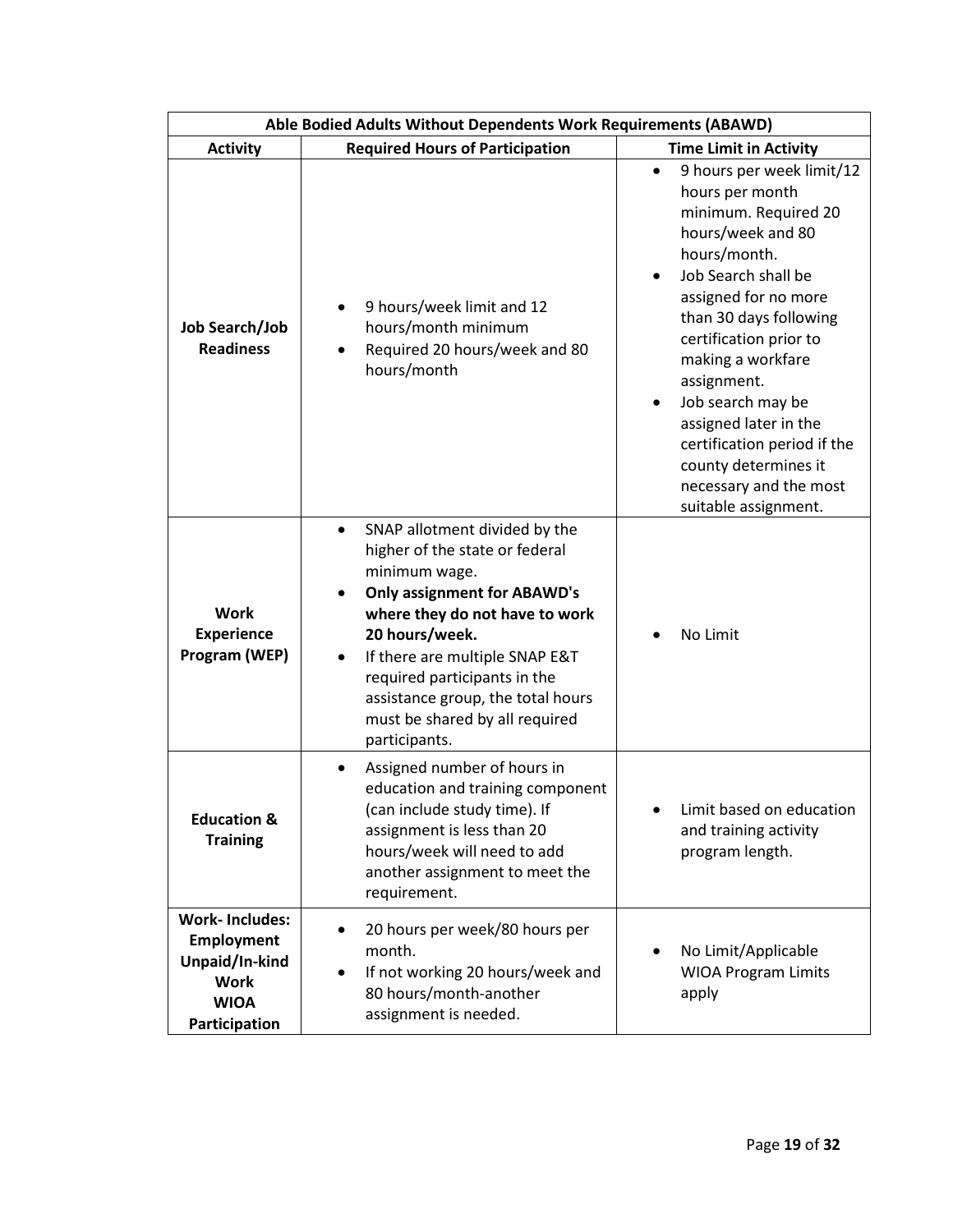#### a. **Barriers**

The Selected Provider shall conduct an assessment of each participant's needs and circumstances within 5 days from referral. It shall consist of identification of barriers to employment and the adoption of strategies and plans to overcome those barriers.

Transportation is the most common barrier ABAWD's face in completing their work assignment. The Selected Provider must have a plan for addressing transportation to ensure work assignments are completed successfully.

#### b. **ABAWD Work Experience Program**

The Selected Provider must develop and manage Work Experience Program (WEP) site(s) for an adequate number of slots for the projected participants; ensure that sites adhere to all applicable Department of Labor regulations, are ADA compliant, and are in high-demand occupational fields (when applicable). The Selected Provider will be required to investigate any WEP site concerns and provide the information and have any necessary discussions with WCDJFS. It is expected that the work experience and knowledge expansion will lead to permanent unsubsidized employment. The Selected Provider will act as the primary point of contact with all WEP sites. The Selected Provider may be tasked with quarterly monitoring of WEP sites.

The Selected Provider must develop a recruitment strategy for the development of the sites. The Selected Provider will need to work closely with WCDJFS and other workforce entities in the community to ascertain the types of WEP sites that accommodate the diverse needs and skills of the participants including specialized placements for ex-offenders, individuals with physical and mental health barriers and those with Limited English Proficiency. ABAWD participants are not to be in one job at one site for longer than a six (6) month period.

Each site that is identified must complete a worksite agreement. WCDJFS must approve and sign off on all site agreements. The worksite agreement must contain language that requires failed participation notification to WCDJFS within 10 days. The Selected Provider will submit progress reports on recruitment and development efforts on a monthly basis or upon request.

The development and management of WEP sites must meet the following criteria (including, but not limited to):

- Hours at these sites must meet all applicable federal, state and local requirements;
- Private or public non-profit entities;
- Accommodate participants who need to complete missed hours;
- Have the potential to lead to permanent employment (when available);
- Not displace an employee at the WEP site;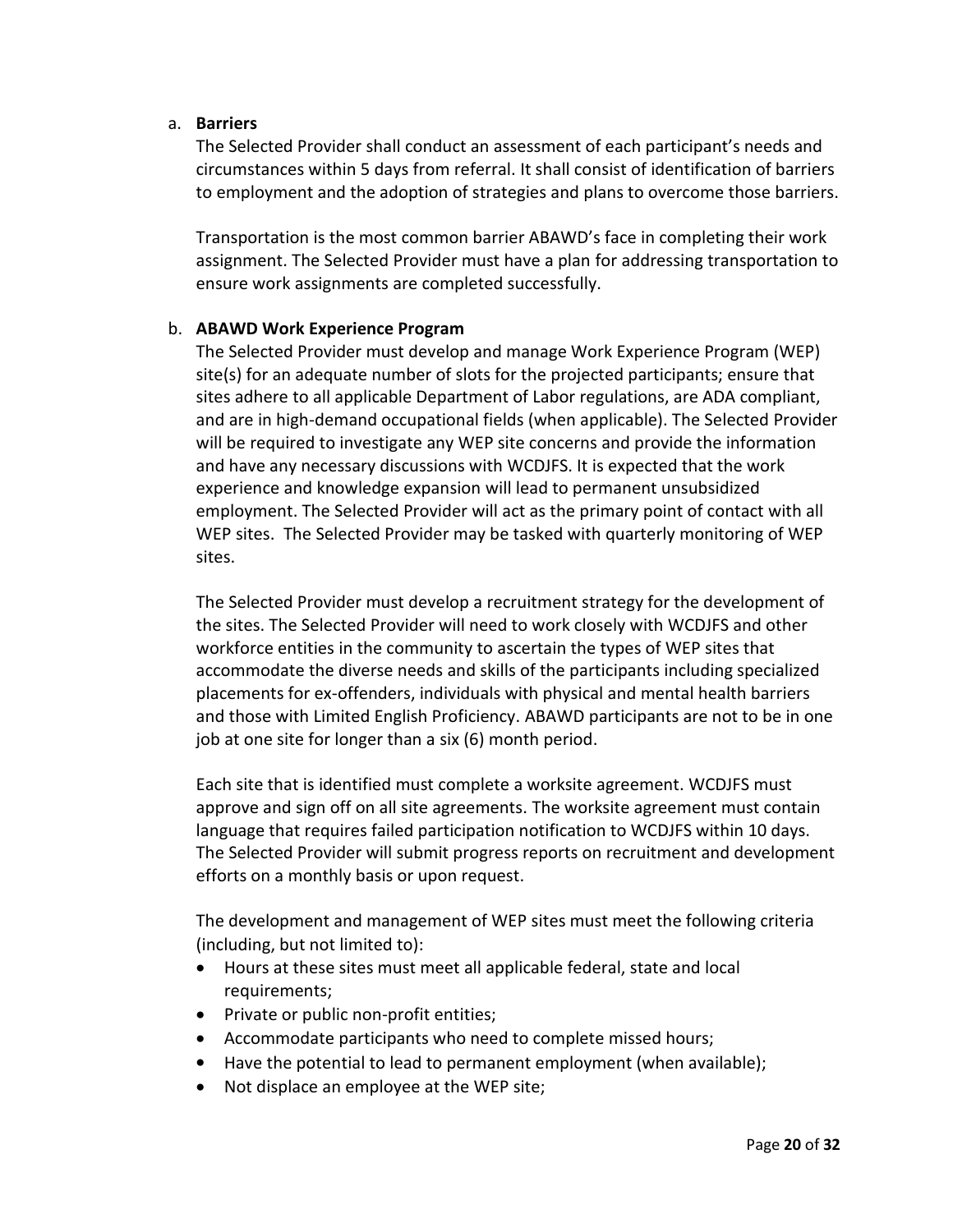- Be located throughout Wayne County;
- Make attempt to assign consumers that are employed yet not meeting the required hours to a site that is near their employer and/or home;
- Periodic participant evaluation of progress in gaining good work habits and skills on regular basis;
- Periodic participant evaluation of progress leading toward employment on a regular basis;
- Closed to participants for the ten (10) (will be eleven (11) after ORC is updated) recognized federal holidays (listed in Ohio Administrative Code 5101:1-3-12 (E)(1)). Should a WEP site be closed any day outside of these 10, the hours scheduled for the participant shall be modified to accommodate all monthly required hours for that participant.

WCDJFS recommends the following criteria in the development and management of WEP sites:

- Be in a high-demand occupational field;
- Have varying days and shifts available (1st shift; Monday Friday);
- Participants with felony convictions are referred to job skills and training programs that are successful in matching the individual with full-time, permanent employment.

The Selected Provider shall explore all options available throughout the Wayne County community and be as inclusive as possible regarding entities with whom they choose to subcontract; to the fullest extent possible. The Selected Provider shall partner with community agencies that serve a diversified and varied consumer base; are physically situated throughout the area in various geographic locations; and whose staff has experience delivering services.

c. The 3 of 36 Rule

An ABAWD who fails to participate in a work assignment for 3 countable months during any 36-month period is not eligible to participate in SNAP as a member of any assistance group.

An ABAWD whose SNAP was terminated due to the 3 of 36 rule and reapplies, can regain eligibility if, during any 30 consecutive days, he/she:

- Worked 80 or more hours or any combination of employment and work program participation for 80 hours or more hours (prorate FA benefits to the date the 80 hours were completed or the date of application, whichever is later);
- Completed WEP assignment (prorate SNAP benefits to the date of application);
- Is no longer subject to an ABAWD work requirement;

The Selected Provider is responsible for monitoring the attempt to regain eligibility through a work assignment.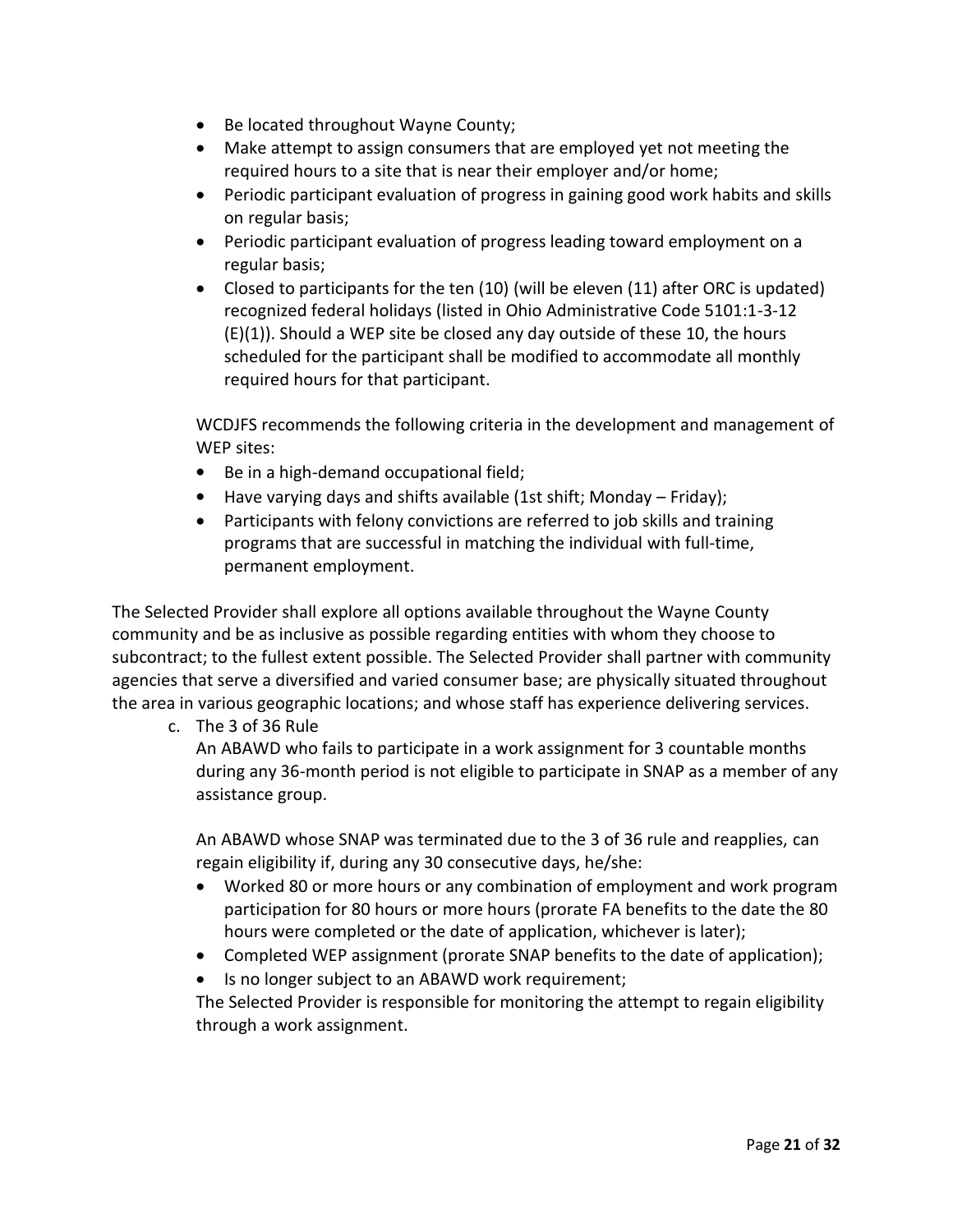## d. Supportive Service

Supportive services are provided to assist SNAP E&T participant with completing their assignment and be reasonably necessary. Supportive services may include, but are not limited to, allowance to cover the cost of transportation, background checks, job related clothing, training or education related expenses.

## e. Non-compliance

A non-compliance is a period of ineligibility for assistance under SNAP E&T, imposed as the result of an individual's, without good cause, failure to adhere to the signed contract/plan. Participants face non-compliances when they fail to participate for the required number of hours as detailed in their contract/plan, unless good cause documentation is provided and approved.

The Selected Provider must track participation attendance daily to manage the participant's full participation. If the participant is not meeting his/her participation the Selected Provider must engage the participant and possibly WCDJFS in a strategy to complete the missing hours prior to adverse action dates. Adverse action is the date each month where a negative action needs to be taken by the WCDJFS worker to adversely affect the participant's benefits for the following month due to work activity failure.

If a participant has missed hours with good cause, the Selected Provider is responsible for collecting the documentation and submitting it to WCDJFS for final determination on the imposition of a non-compliance.

The Selected Provider will not be required to provide services to the participant during their non-compliance period unless the participant has applied for fair hearing benefits.

## f. Data Collection, Tracking, Analysis and Reporting

Data documentation, collection, analysis, and reporting are critical to the success of the program. The Selected Provider must have an electronic system to document, manage, track, and report all required work participation activities and hours, ongoing progress monitoring,supportive services and outcome measures for all assigned participants. It is essential that the system must have the ability for realtime data and timekeeping of participation hours with the ability to track and report required hours daily, weekly and monthly. The Selected Provider is expected to alert staff and participants to hours completed to-date and hours needed to meet participation for the reporting period (calendar month, not "30 day period").

Data elements will be frequently transmitted between WCDJFS and the Selected Provider. All data elements are subject to revision based on operational, programmatic and policy needs of WCDJFS. Regular reporting requirements will be established with WCDJFS at the time of contract negotiations and throughout the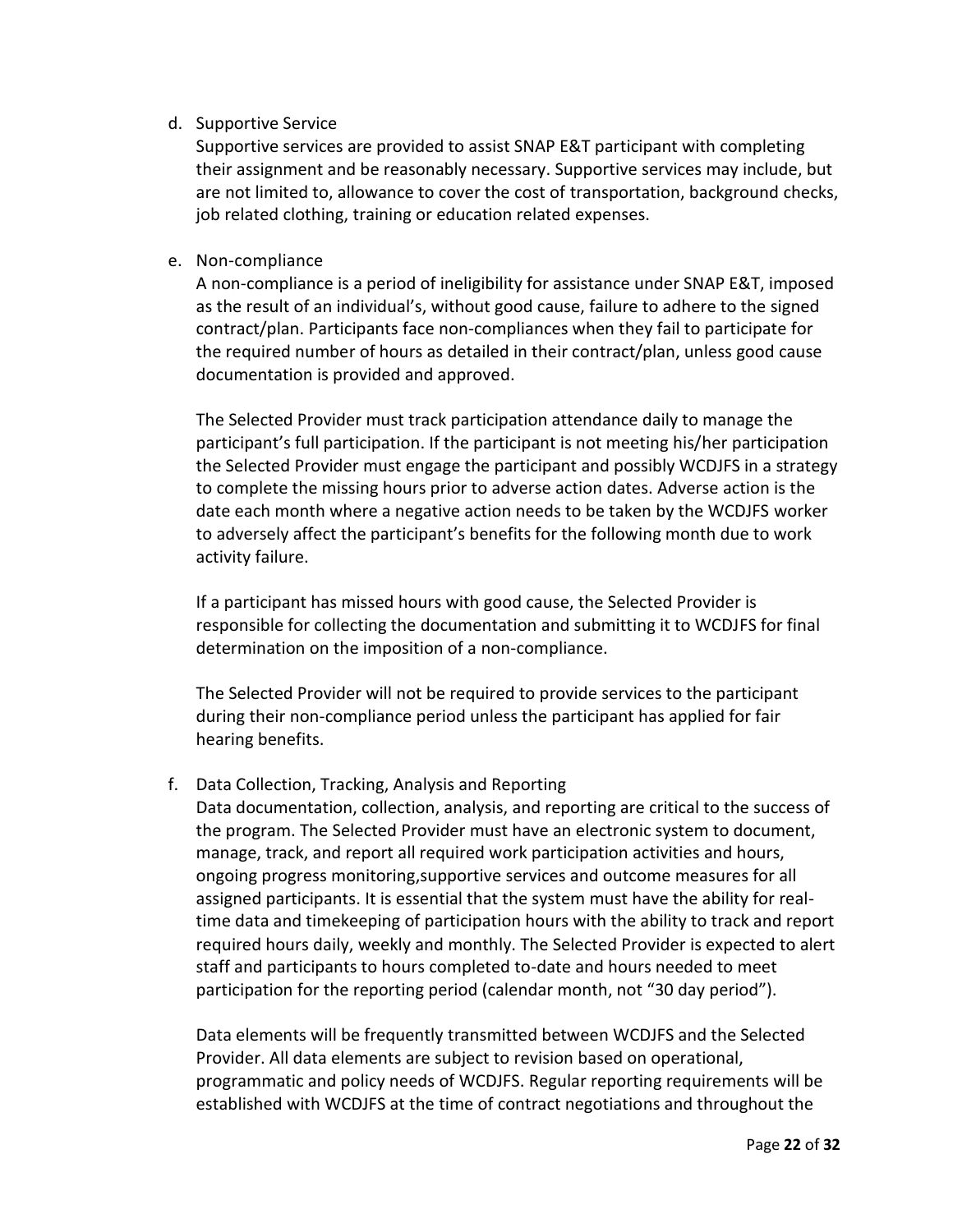term of the contract. At a minimum WCDJFS requires the following data elements to be tracked on individual participants must include, but is not limited to the following:

| <b>SNAP E&amp;T Data Elements</b>              |                                               |  |
|------------------------------------------------|-----------------------------------------------|--|
| <b>Participant Identification and Contact</b>  | <b>Participant Demographics</b>               |  |
| <b>Information</b>                             | Primary language                              |  |
| Case name<br>$\bullet$                         | Citizenship<br>$\bullet$                      |  |
| Case number                                    | Marital status<br>$\bullet$                   |  |
| SSN,                                           | Disability<br>$\bullet$                       |  |
| Address,                                       | <b>Education level</b>                        |  |
| Email                                          | <b>Employment history</b><br>$\bullet$        |  |
| Phone numbers (home and cell)                  | Legal/Criminal history                        |  |
| <b>Emergency Contact</b>                       |                                               |  |
| <b>Case Management Needs</b>                   | <b>Referral Information</b>                   |  |
| Ongoing progress monitoring<br>٠               | Date referred<br>$\bullet$                    |  |
| Identified needs and/or barriers<br>$\bullet$  | Date scheduled for Applicant Job<br>$\bullet$ |  |
| Action steps to address barriers<br>$\bullet$  | Search (if applicable)                        |  |
| Referrals and linkages to services<br>٠        | Show Date/No Show Date                        |  |
| Community services utilized                    | <b>Hours Completed</b><br>$\bullet$           |  |
| WCDJFS support services utilized               |                                               |  |
| <b>Assignment Information Site Information</b> | <b>Assignment Details</b>                     |  |
| <b>Site Name</b>                               | Start date of assignment<br>$\bullet$         |  |
| <b>Site Address</b>                            | End date of assignment<br>$\bullet$           |  |
| <b>Site Contact Person</b>                     | Duration of assignment<br>٠                   |  |
| <b>Site Contact Information</b>                | Number of hours assigned<br>$\bullet$         |  |
|                                                |                                               |  |
| Participation Tracking (by day, week and       | <b>Compliance Job Search</b>                  |  |
| calendar month)                                | Date referred<br>$\bullet$                    |  |
| Hours required (including those<br>$\bullet$   | Date scheduled for Applicant Job<br>$\bullet$ |  |
| deemed)                                        | Search                                        |  |
| Hours completed<br>$\bullet$                   | (if applicable)<br>$\bullet$                  |  |
| Hours missed                                   | Show Date/No Show Date<br>$\bullet$           |  |
| Hours with good cause (must be<br>$\bullet$    | <b>Hours Completed</b><br>$\bullet$           |  |
| supported by documentation)                    |                                               |  |
| <b>Participation Met/Failed</b>                |                                               |  |

Data elements will be frequently transmitted between WCDJFS and the Selected Provider. All data elements are subject to revision based on operational, programmatic and policy needs of WCDJFS. Regular reporting requirements will be established with WCJDFS at the time of contract negotiations and throughout the term of the contract.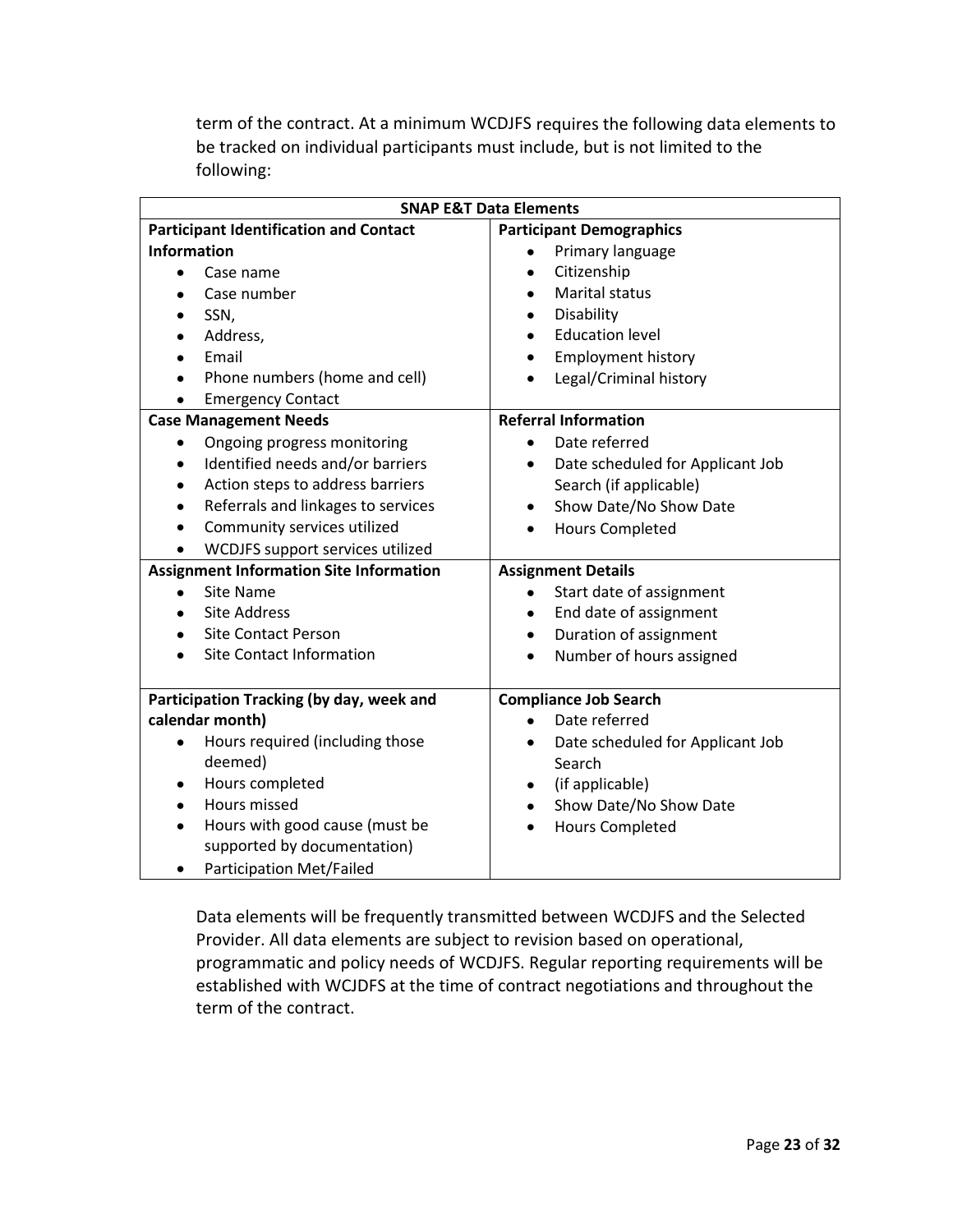## g. SNAP E&T Expected Outcomes

| <b>SNAP E&amp;T Expected Outcomes</b>                                                               |  |
|-----------------------------------------------------------------------------------------------------|--|
| 50% participation of assigned individuals                                                           |  |
| 40% of the participating individuals must be placed in unsubsidized employment within the           |  |
| contract year                                                                                       |  |
| 20% of the participating individuals placed in unsubsidized employment must retain the job for at   |  |
| least 6 months                                                                                      |  |
| 50% of all participants without a high school diploma or equivalent will meet satisfactory progress |  |
| in obtaining their high school diploma or equivalent                                                |  |

#### **G. RESPONSIBILITIES**

- a. Selected Provider Responsibilities
	- Comply with all applicable rules and regulations governing the source of funding for this program
	- Provide all services identified within RFP and within the contract terms and conditions
	- Work with WCDJFS to develop and maintain appropriate service levels
	- Follow all rules and regulations governing the implementation and provision of services
	- Maintenance of documentation of the delivery of services, inclusive of, but not limited to data elements
	- Collect, maintain and report fiscal data to WCDJFS
	- Submit invoices and reports according to the guidelines established by **WCDJFS**
	- Permit site and monitoring visits by WCDJFS staff or the agency's designees in order to monitor files, financial records and service implementation
	- County or state education costs will not be supplanted with federal E&T funds
	- Cash or in-kind donations from other non-Federal sources have not been claimed or used as a match or reimbursement under any other Federal program
	- If in-kind goods and services are part of the budget, only public in-kind services are included. No private in-kind goods or services are claimed.
	- Documentation of costs, payments, and donations for approved E&T activities are maintained and available for USDA review and audit.
	- Steps are taken to ensure that SNAP E&T funds are not spent on individuals who also receive Title IV-A funds.
	- Program activities and expenses are reasonable and necessary to accomplish the goals and objectives of SNAP E&T.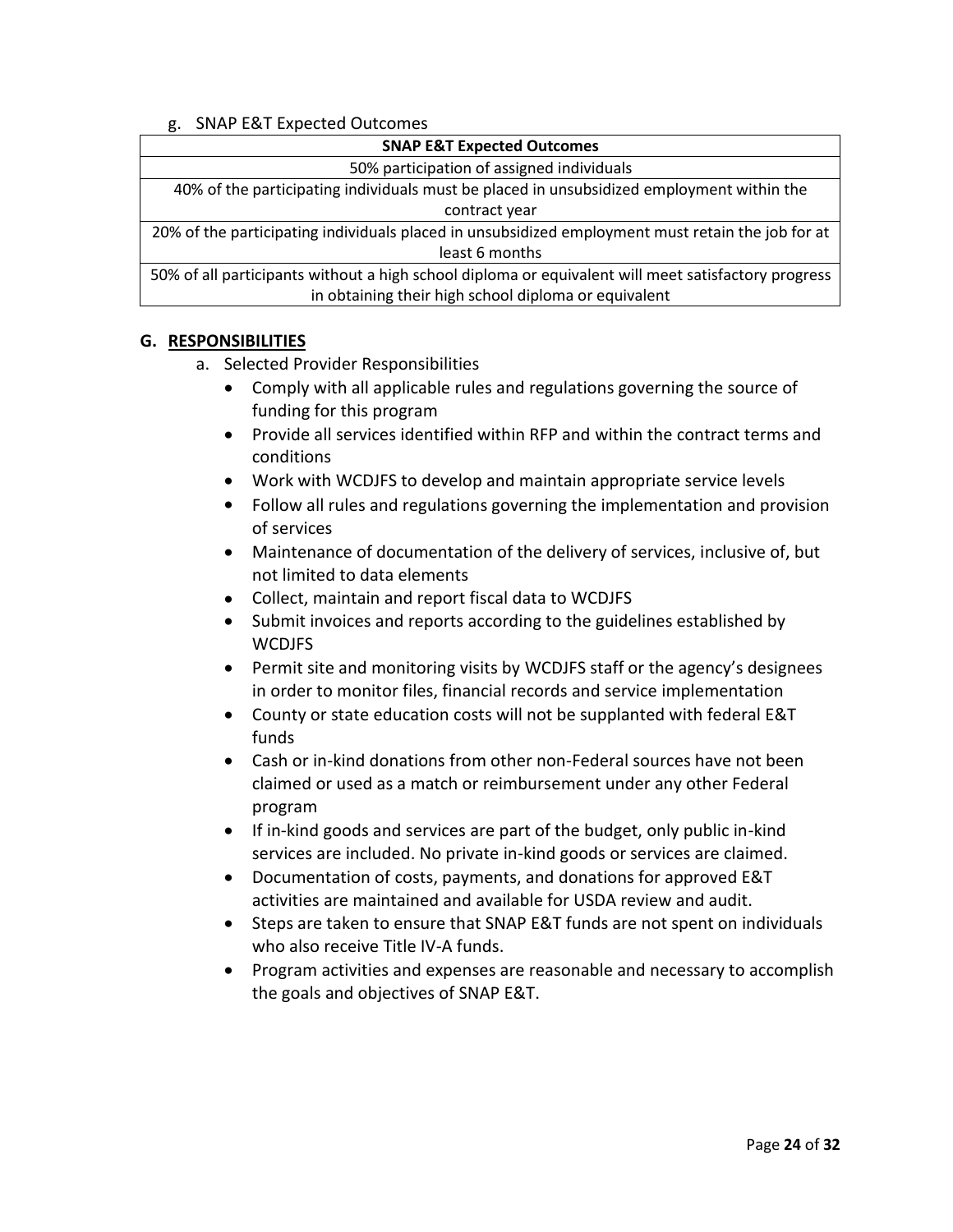- b. WCDJFS Responsibilities
	- Provide ongoing technical assistance related to, but not limited to, overall program implementation, eligibility, and allowable activities and expenses
	- Determine the eligibility and work requirements for each participant referred for services
	- Impose non-compliances on participants who fail to complete their assigned work activity and determine good cause
	- Act as the final authority regarding eligibility questions and the handling of grievances
	- Conduct state hearings when necessary
	- Track and report the hours completed to the Ohio Department of Job and Family Services (ODJFS)
	- Review and process invoices for payments
	- Monitor all programs at least once during the course of the sub-award. Monitoring will include, but may not be limited to, the following requirements:
		- o Programmatic Monitoring
		- o Verify the contracted scope of service has been implemented
		- o Review participant files
		- o Review Attendance Tracking Documentation
		- o Monitor and review program performance in relationship to stated program goals
		- o Fiscal monitoring
		- o Payroll monitoring, including paycheck distribution
		- o Review any expenditures attributed to this funding
		- o Documentation of and adherence to internal controls

## **H. FISCAL REPORTING REQUIREMENTS**

- a. Time Frame
	- 1. Itemized reimbursement invoices shall be submitted to the Workforce Administrator at OhioMeansJobs Wayne County no later than the fifteenth  $(15<sup>th</sup>)$  day of the month following the invoice period. Invoices must split OWF and SNAP E&T costs.
- b. Close Out/Final Invoice
	- 1. The final invoice for each fiscal year (ending September  $30<sup>th</sup>$ ) must be received by the Workforce Administrator at OhioMeansJobs Wayne County no later than October 15<sup>th</sup> of that year. Invoices received after October 15<sup>th</sup> may not be paid.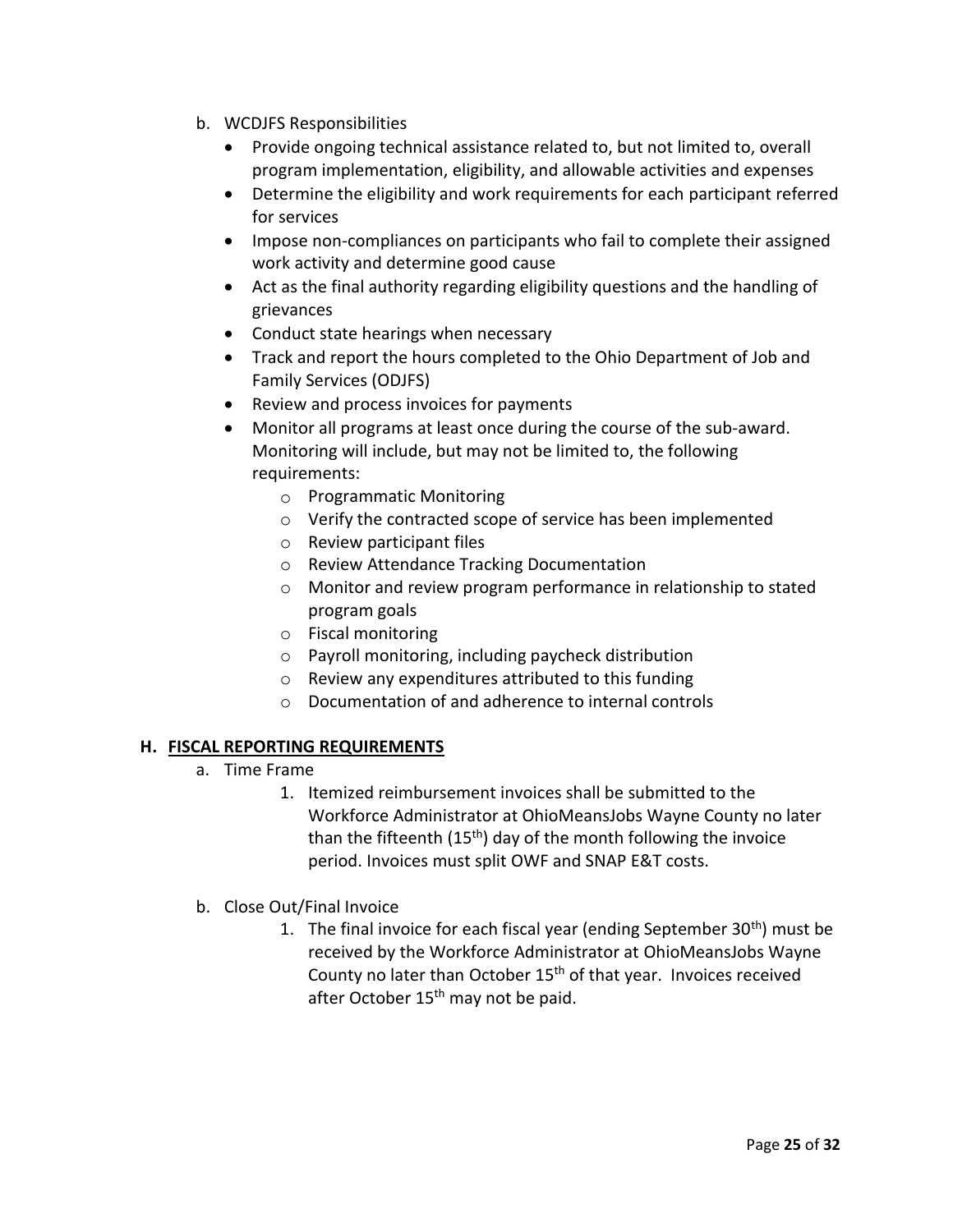## **I. PROVIDER PROPOSAL**

Each proposal must be submitted following the outline below. The proposal shall include all the components in the order in which they are outlined. Each section of the proposal shall be labeled with the same headings as the outline. This enables reviewers to find required items and evaluate the submission in the most accurate manner.

a. Cover/Signature Sheet

Each proposal must be signed by an authorized representative of the responder and include the names of individuals authorized to negotiate with Wayne County Department of Job and Family Services.

- b. Program Overview Include a summary of the project.
- c. Program Design

As you complete your proposal, please clearly indicate OWF and SNAP E&T responses and include any recent experience in applicable areas. Please answer each question accordingly.

- 1. Describe how you will provide OWF and SNAP E&T activities and the timeline for service delivery after receiving referral from WCDJFS. Identify specific goals for OWF and SNAP E&T participants.
- 2. Describe recruitment strategy for the development of WEP sites and how you will accommodate the diverse needs and skills of OWF and SNAP E&T participants. Demonstrate existing or planned relationships to recruit and develop an adequate number of WEP sites. Describe plan to address OWF and SNAP E&T worksite locations throughout Wayne County and flexible times to serve participants outside of normal business hours. Describe process for notifying WCDJFS within 10 days of participation failures. Describe how WEP sites will be monitored and provide evaluation method in which participants will be evaluated on skill and employment process.
- 3. Describe how case management services will be provided to OWF and SNAP E&T participants. Identify the procedure for an OWF and SNAP E&T assessment. Describe how ongoing progress monitoring will be delivered to SNAP E&T participants. Please include expected caseload sizes, appropriate referrals, linkages and follow-up case management services.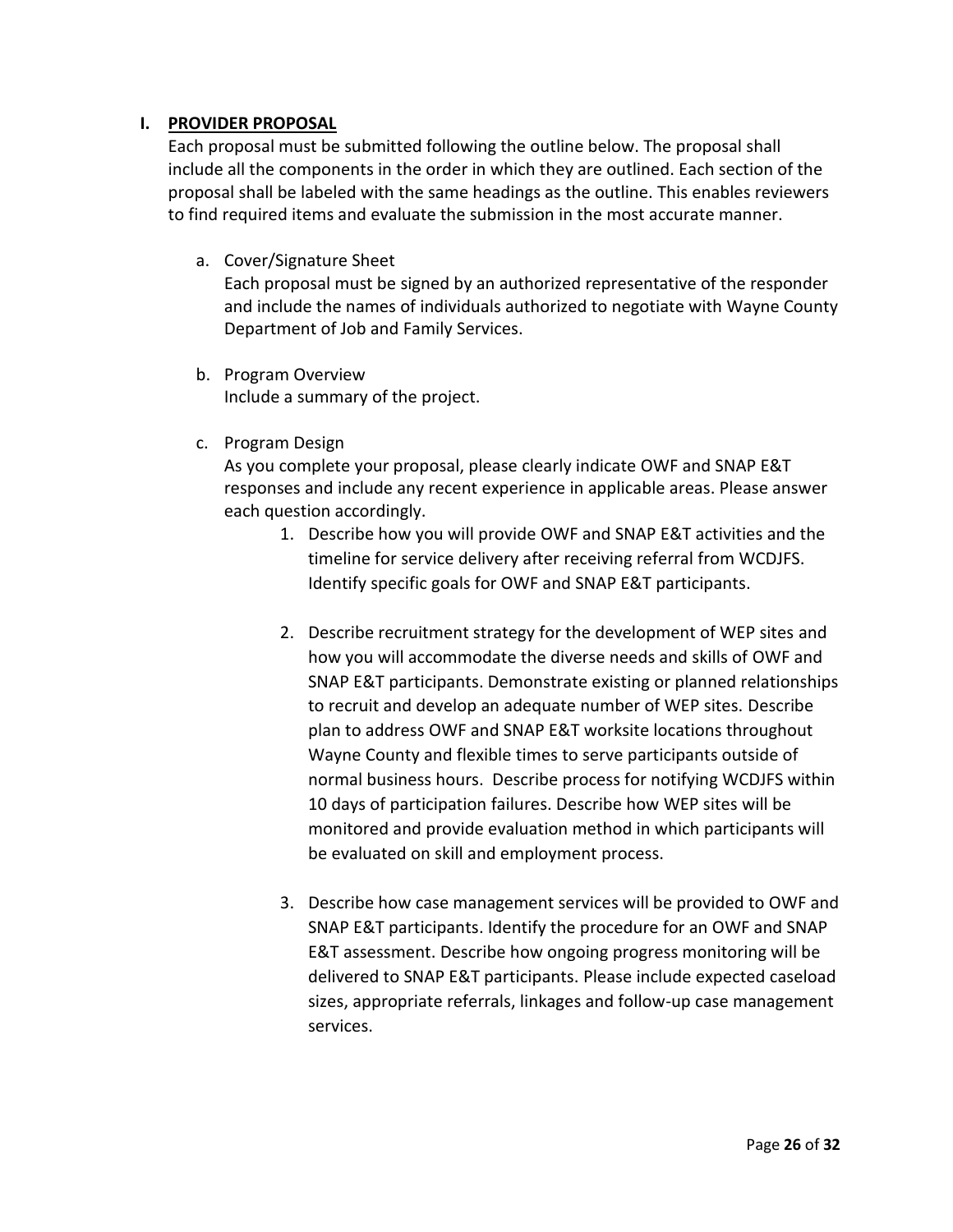- 4. Demonstrate how transportation services will be addressed for OWF and SNAP E&T participants. Describe the types of supportive services to be provided to participants.
- 5. Describe how measurable outcomes will be achieved.
- 6. Provide a status reporting procedure for reporting data elements.
- 7. Partnerships, if used, should be described in detail.
- 8. Describe highlights and best practices from previous similar programs that the organization has operated, including information about how WCDJFS might assist with enhancing these highlights. Describe what areas of the programming need improvement. Include anticipated challenges and identify plans the organization must meet and overcome these challenges.
- 9. Describe and/or list in-kind contributions that your organization provides to this project. Also include other resources your organization brings to this project such as other supplemental grants or donations that improve and/or increase your capacity to offer these services. Proposing organizations are encouraged to use creative problem-solving skills to meet the critical needs of our local community.
- d. Budget and Budget Amendments
	- 1. Provide a budget narrative to communicate how the funds will be utilized**.** Complete the budget forms according to the budget packet which is provided with this RFP (Attachment A). The budget shall be based on actual cost reimbursement and shall not reflect unit pricing. Budgets for OWF and SNAP E&T should be separate.
- e. Program Administration
	- 1. Describe the Administrative entity and the key program staff. Include appropriate information such as organizational chart, job descriptions, resumes, corporation papers, Board of Directors, or other items that will help describe the organization. Include information about agency processes or procedures regarding file security, fiscal control, and methods for awarding sub-grants. It is the proposing agency's responsibility to redact all personal information from resumes. RFPs and all attachments are public documents and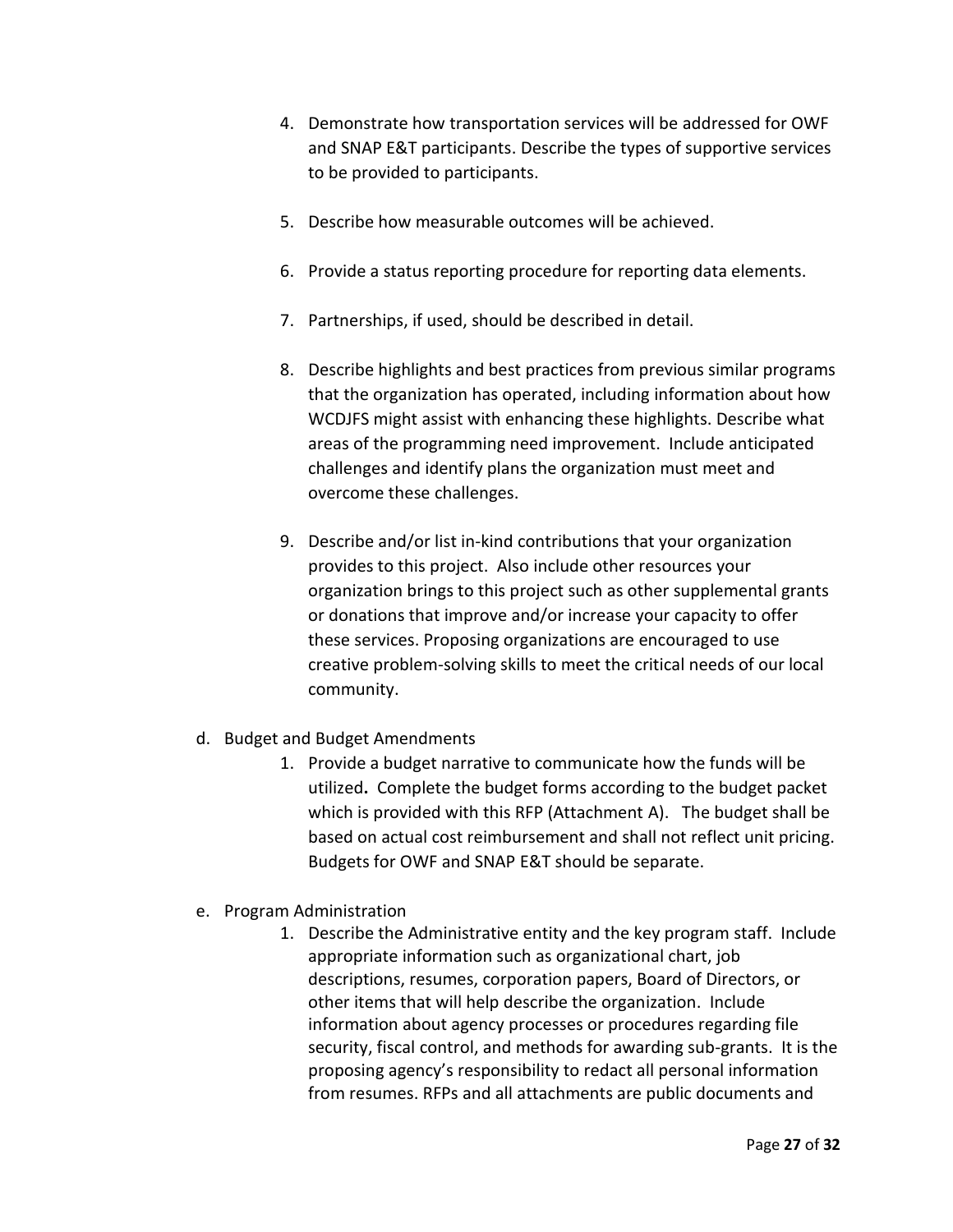are available for general viewing. Please make sure the resume reflects the person's position title instead of their name, so we can tie the position back to the budget.

- f. Assurances
	- 1. The proposing organization assures the following:
		- a. They are not on a Federal or State Debarment List.
		- b. They have or will obtain sufficient general liability insurance and workers' compensation coverage.
			- 1. Proof of coverage will be required prior to execution if a Subgrant Agreement is awarded.
		- c. They have written authorization on file to use and reproduce any copyrighted curriculum proposed for use in their program.
		- d. All personnel meet minimum standards of licensure or qualifications to deliver any program service which requires such standards.
		- e. They abide by all Civil Rights and Equal Opportunity standards regarding employment and service provision practices.
- g. Conflict of Interest

The applicant must assure that to the best of their knowledge, that there is no conflict of interest inherent in their bid, in delivering the proposed plan of service, or in a Subgrant Agreement should one be awarded by WCDJFS. The proposal should include any policies and procedures currently in place to handle potential conflicts of interest with participants or applicant for service.

h. Continuation of Service

The Selected Provider shall agree to administer payment for any/all previously fiscally obligated OWF and/or SNAP E&T obligations and serve any participant already enrolled in OWF and/or SNAP E&T. Should the subgrantee not be selected in subsequent years, the provider agrees to transfer all the information and documentation pertaining to OWF and SNAP E&T programs to WCDJFS for continuation of service.

i. Optional Additional Information Proposal may include additional information to supplement the narrative, as the writer deems necessary.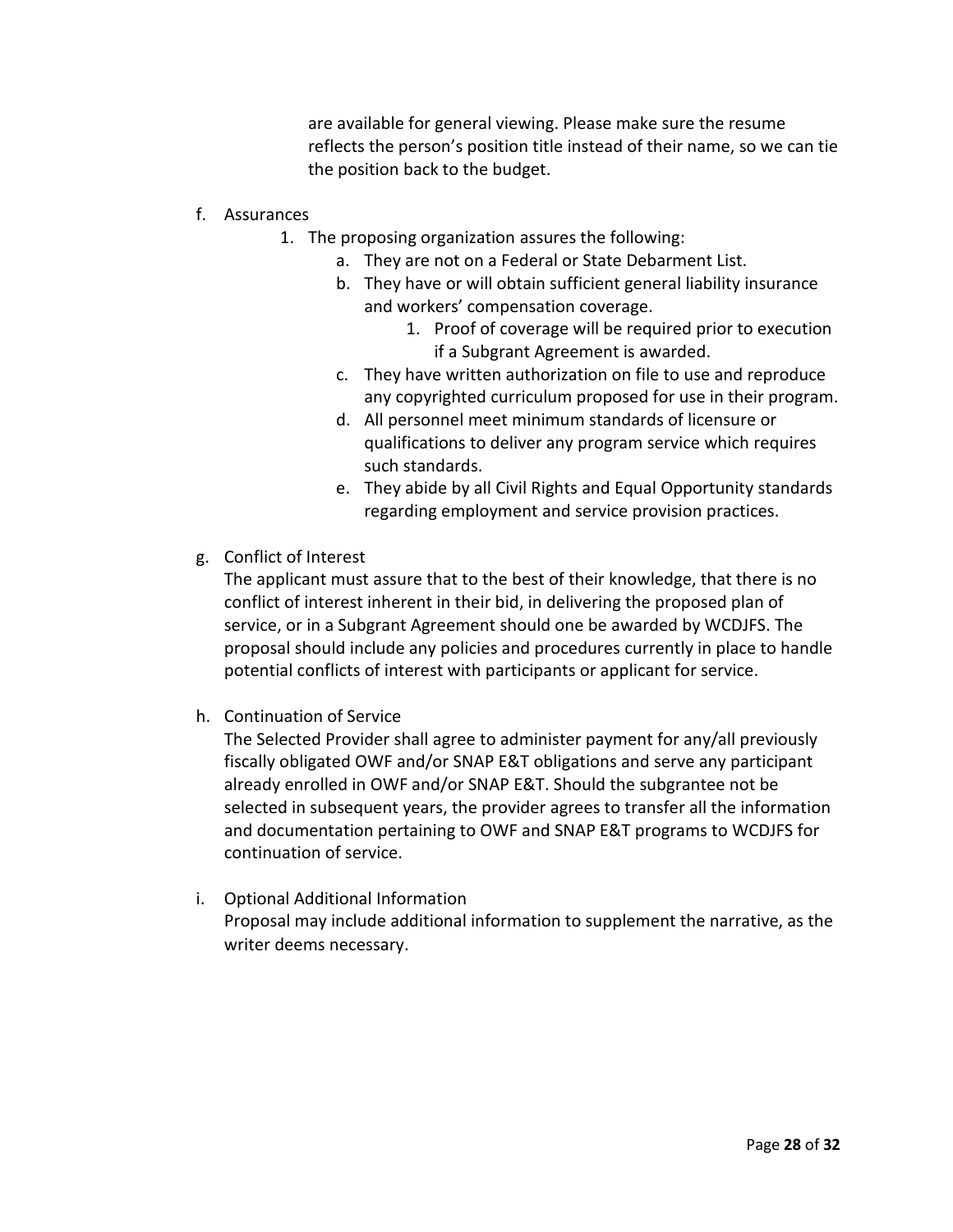## **J. EVALUATION CRITERIA**

Evaluation of each proposal will be based on the following criteria:

| Points | Criteria                                                                  |
|--------|---------------------------------------------------------------------------|
| 20     | Responsiveness to the RFP (format followed, each relevant item            |
|        | addressed, inclusion of all required components).                         |
| 20     | Clearly defined services and management of work activity requirements     |
|        | for OWF and SNAP E&T programs.                                            |
| 20     | Recruitment strategy for the development of WEP sites.                    |
|        | Accommodations meet the diverse needs and skills of OWF and SNAP          |
|        | E&T participants.                                                         |
| 20     | Budget packet completed with sufficient detail for each component of      |
|        | the project. Cost of proposed service (reasonable and necessary costs for |
|        | service provided).                                                        |
| 15     | Qualifications and experience with a proven record with similar           |
|        | project/program of comparable size and scope.                             |
| 5      | Other funding sources and in-kind contributions noted.                    |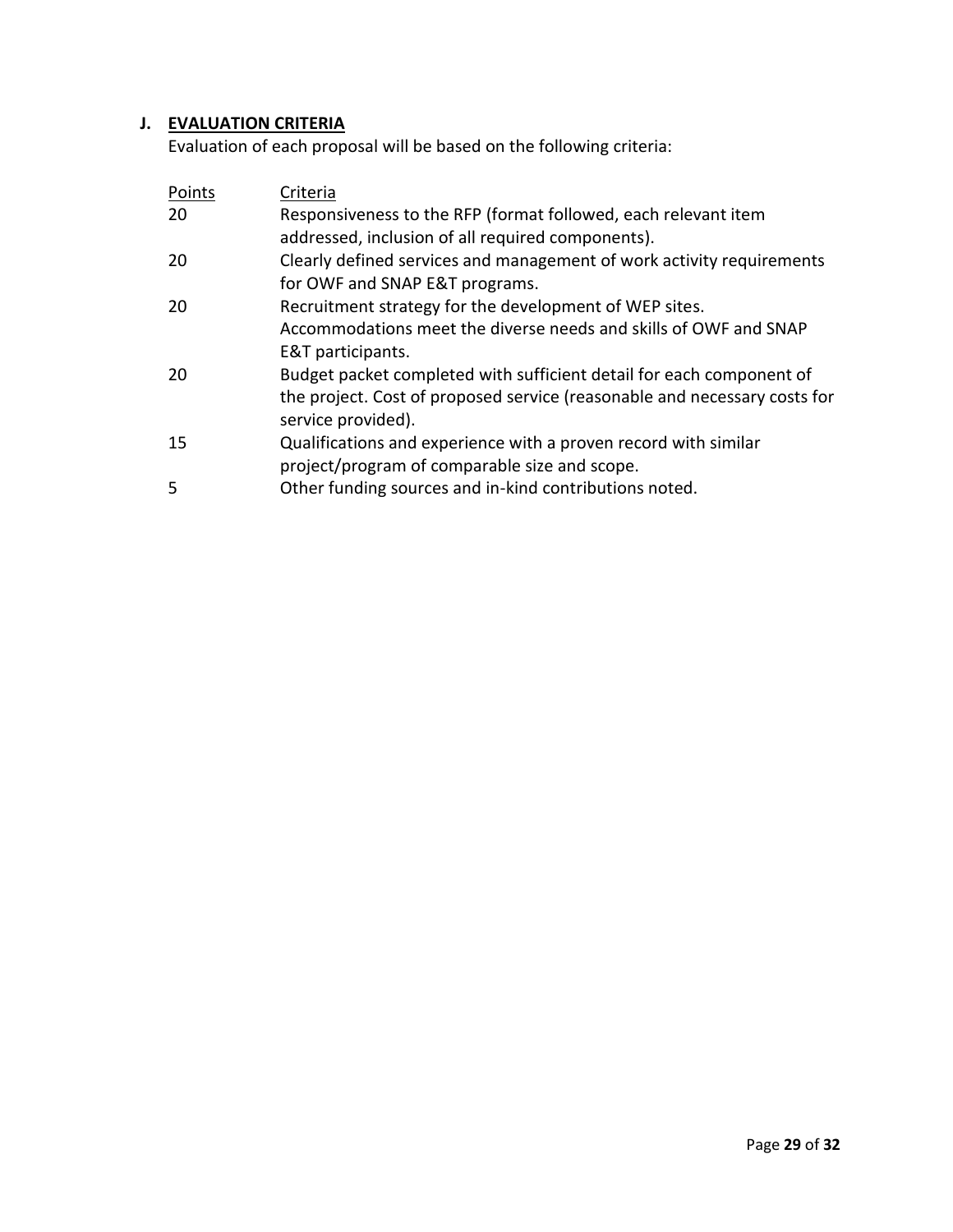## **K. PROPOSAL SUBMISSION**

- a. Submit proposals to: Wayne County Department of Job and Family Services Attention: Crystal Brown Location: 358 West North Street, Wooster, OH 44691
- b. Number of Copies

Submit the original proposal and six (6) copies. Original must not be permanently bound and must be without tabs.

- c. Due date: 12:00 P.M. Wednesday, August 18, 2021 Proposals received after 12:00 P.M. (using the on location WCDJFS computer system clock) will not be considered.
- d. Additional proposal submission information:
	- Proposal must be signed by an authorized representative of the proposing organization
	- Proposal must be clearly written and responsive to this RFP
	- Proposal will become the property of WCDJFS
	- WCDJFS assume no obligation, no responsibility and no liability for costs incurred by the responders prior to the issuance of a signed Subgrant Agreement

## e. Additional Resources

WCDJFS may, during the agreement period of this RFP, make additional resources available to supplement those provided in this initial procurement. Additional resources may be newly developed or become available due to existing allocations. WCDJFS reserves the right to reopen negotiations with any selected respondent to this RFP without re-issuance of this RFP should additional resources or allowable activities be identified.

## **L. QUESTIONS**

Direct all questions about the RFP to:

Crystal Brown, Wayne County Department of Job and Family Services, at [Crystal.Brown@jfs.ohio.gov.](mailto:Crystal.Brown@jfs.ohio.gov) Applicants are to submit questions in writing at least three (3) calendar day prior (by July 25, 2021) to Technical Assistance session on Wednesday, July 28, 2021 at 2:00 P.M. in WCDJFS conference room. No questions will be accepted after the Technical Assistance session.

#### **M. LIMITATIONS**

WCDJFS reserves the right to reject any, or all proposals, and the right to request additional information or clarification from any proposer. Awarding of any grant will be contingent upon available funding from Ohio Department of Job and Family services and subject to sub-grant agreement language as defined by the County.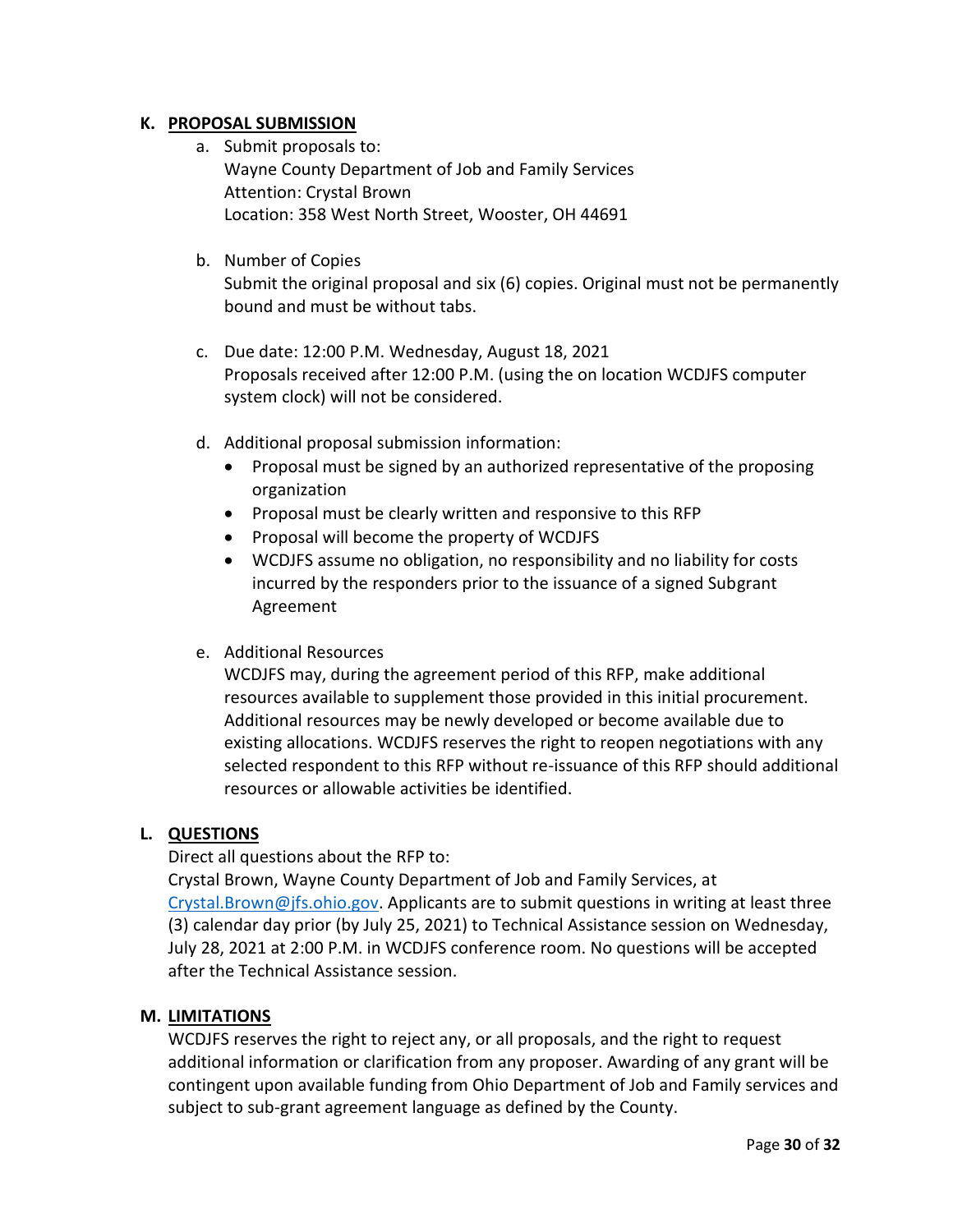WCDJFS further reserves the right to amend or adjust program parameters during the Subgrant Agreement award period to fit OWF and SNAP E&T reauthorization rules and regulations.

#### **N. PROVIDER'S LIBRARY**

As previously noted, the purpose of this RFP is to provide services which will help to ensure the improvement and success of Wayne County individuals and families in meeting program participation requirements to overcome immediate barriers to employment and improve the economic circumstances of OWF and SNAP E&T recipients. It is important that applicants be familiar with the programs, goals, strategies, and other operations of the systems of benefits. Interested bidders may find background information, which may be useful in developing their responses, at [www.jfs.ohio.gov.](http://www.jfs.ohio.gov/)